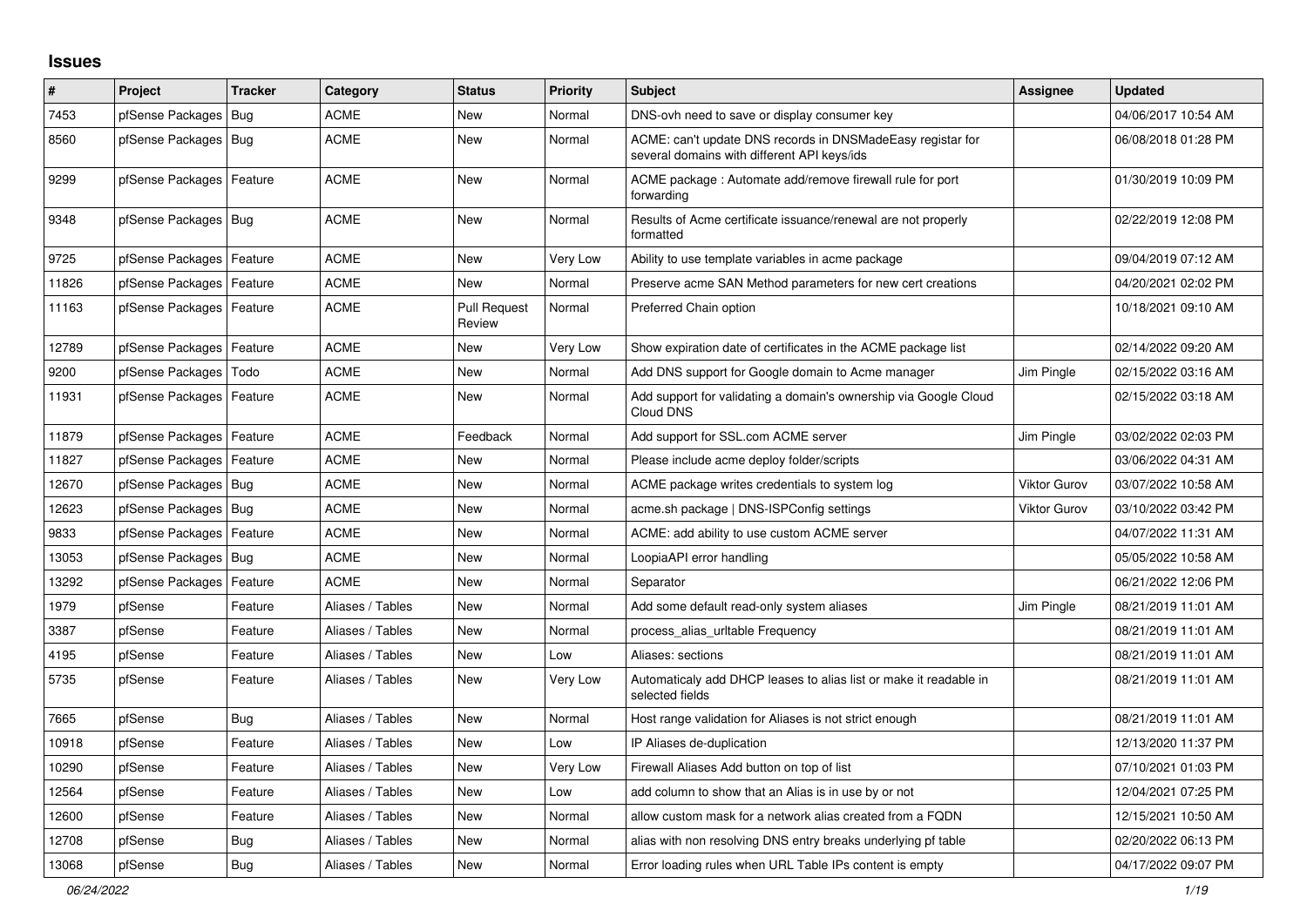| $\sharp$ | Project                | <b>Tracker</b> | Category         | <b>Status</b>                 | <b>Priority</b> | <b>Subject</b>                                                                                                | <b>Assignee</b>     | <b>Updated</b>      |
|----------|------------------------|----------------|------------------|-------------------------------|-----------------|---------------------------------------------------------------------------------------------------------------|---------------------|---------------------|
| 13245    | pfSense                | Feature        | Aliases / Tables | <b>Pull Request</b><br>Review | Normal          | Type column on Alias lists                                                                                    | Jim Pingle          | 06/06/2022 07:09 AM |
| 13282    | pfSense Plus           | Bug            | Aliases / Tables | New                           | Normal          | FQDN Aliases Break if an Invalid Domain is Present in the Chain                                               | Reid<br>Linnemann   | 06/18/2022 03:12 PM |
| 9296     | pfSense                | Bug            | Aliases / Tables | Confirmed                     | Low             | Alias content is sometimes incomplete when mixing FQDN and IP<br>address                                      | Reid<br>Linnemann   | 06/18/2022 03:12 PM |
| 10845    | pfSense Packages       | Bug            | apcupsd          | <b>New</b>                    | Normal          | apcupsd doesn't stop when not enabled                                                                         |                     | 08/24/2020 10:16 AM |
| 11375    | pfSense Packages   Bug |                | apcupsd          | New                           | Normal          | UPS Type <blank> for USB APC</blank>                                                                          |                     | 02/26/2021 11:10 AM |
| 11898    | pfSense Packages   Bug |                | apcupsd          | <b>New</b>                    | Normal          | PHP error from apcupsd dashboard widget                                                                       |                     | 05/07/2021 09:12 AM |
| 12101    | pfSense Packages   Bug |                | arpwatch         | Assigned                      | Normal          | ArpWatch Suppression Mac for "flip-flop" not suppressing                                                      | <b>Viktor Gurov</b> | 10/09/2021 07:19 PM |
| 12812    | pfSense Packages       | Feature        | arpwatch         | New                           | Normal          | Would it be helpful if the FreeBSD net-mgmt/arpwatch port had an<br>option to use mail/dma for mail delivery? |                     | 02/16/2022 06:09 PM |
| 8454     | pfSense Packages   Bug |                | arpwatch         | <b>New</b>                    | Very Low        | Arpwatch package break email notifications from other sources                                                 |                     | 06/23/2022 07:49 PM |
| 5652     | pfSense                | Bug            | Authentication   | New                           | Normal          | Radius IETF Class Group Assignment - Incorrect Standard                                                       |                     | 08/13/2019 01:39 PM |
| 9222     | pfSense                | Feature        | Authentication   | <b>New</b>                    | Normal          | Add sshguard log when release an IP                                                                           |                     | 08/14/2019 01:00 PM |
| 9288     | pfSense                | Feature        | Authentication   | New                           | Normal          | SSHGuard add pfSense signature in standard                                                                    |                     | 08/14/2019 01:19 PM |
| 8694     | pfSense                | Feature        | Authentication   | <b>New</b>                    | Very Low        | Client CA Auth for PFSense WebGui                                                                             |                     | 08/21/2019 09:25 AM |
| 4098     | pfSense                | Feature        | Authentication   | New                           | Normal          | Add option to force a password change on login                                                                |                     | 08/21/2019 10:31 AM |
| 5825     | pfSense                | Feature        | Authentication   | New                           | Normal          | Allow EAP-RADIUS for authentication servers                                                                   |                     | 08/21/2019 10:32 AM |
| 9937     | pfSense                | Feature        | Authentication   | <b>New</b>                    | Normal          | OpenVPN Login User Privilege                                                                                  |                     | 11/29/2019 08:46 AM |
| 8775     | pfSense                | Feature        | Authentication   | <b>New</b>                    | Very Low        | Use SRV record for LDAP Authentication                                                                        |                     | 05/06/2020 07:49 AM |
| 8087     | pfSense                | Bug            | Authentication   | New                           | Normal          | Provide Calling-Station-ID to RADIUS backed VPN connections                                                   |                     | 06/06/2020 05:36 AM |
| 10765    | pfSense                | <b>Bug</b>     | Authentication   | <b>New</b>                    | Normal          | Ampersands in Idap_extended_query are escaped twice                                                           |                     | 09/02/2020 07:55 AM |
| 6742     | pfSense                | Feature        | Authentication   | New                           | Normal          | OAuth2 authentication for OpenVPN (and for FreeRadius)                                                        | Jim Thompson        | 10/19/2020 09:19 AM |
| 11920    | pfSense Plus           | Feature        | Authentication   | New                           | Normal          | SAML Authentication for pfSense (VPN and webConfigurator)                                                     |                     | 05/14/2021 12:56 AM |
| 12283    | pfSense                | Bug            | Authentication   | New                           | Normal          | LDAP/RADIUS authentication servers configuration does not allow<br>source IP address to be specified          |                     | 08/20/2021 01:15 AM |
| 12458    | pfSense                | Feature        | Authentication   | New                           | Normal          | Use "unixHomeDirectory" instead of "homeDirectory" when LDAP<br>authentication server is Active Directory     |                     | 10/15/2021 08:18 AM |
| 12519    | pfSense                | Bug            | Authentication   | <b>New</b>                    | Normal          | Fail authentication using special character in password via the LDAP<br>connector                             |                     | 11/12/2021 07:39 AM |
| 12091    | pfSense                | Feature        | Authentication   | <b>New</b>                    | Normal          | RFE: Add support for sssd authentication                                                                      |                     | 12/10/2021 04:55 PM |
| 4242     | pfSense                | Feature        | Authentication   | New                           | Normal          | Two Factor or OTP Authentication for Admin Interface                                                          |                     | 01/04/2022 12:07 PM |
| 10843    | pfSense                | Feature        | Authentication   | <b>New</b>                    | Normal          | Allow user manager settings to specify multiple authentication<br>servers                                     |                     | 01/13/2022 07:22 AM |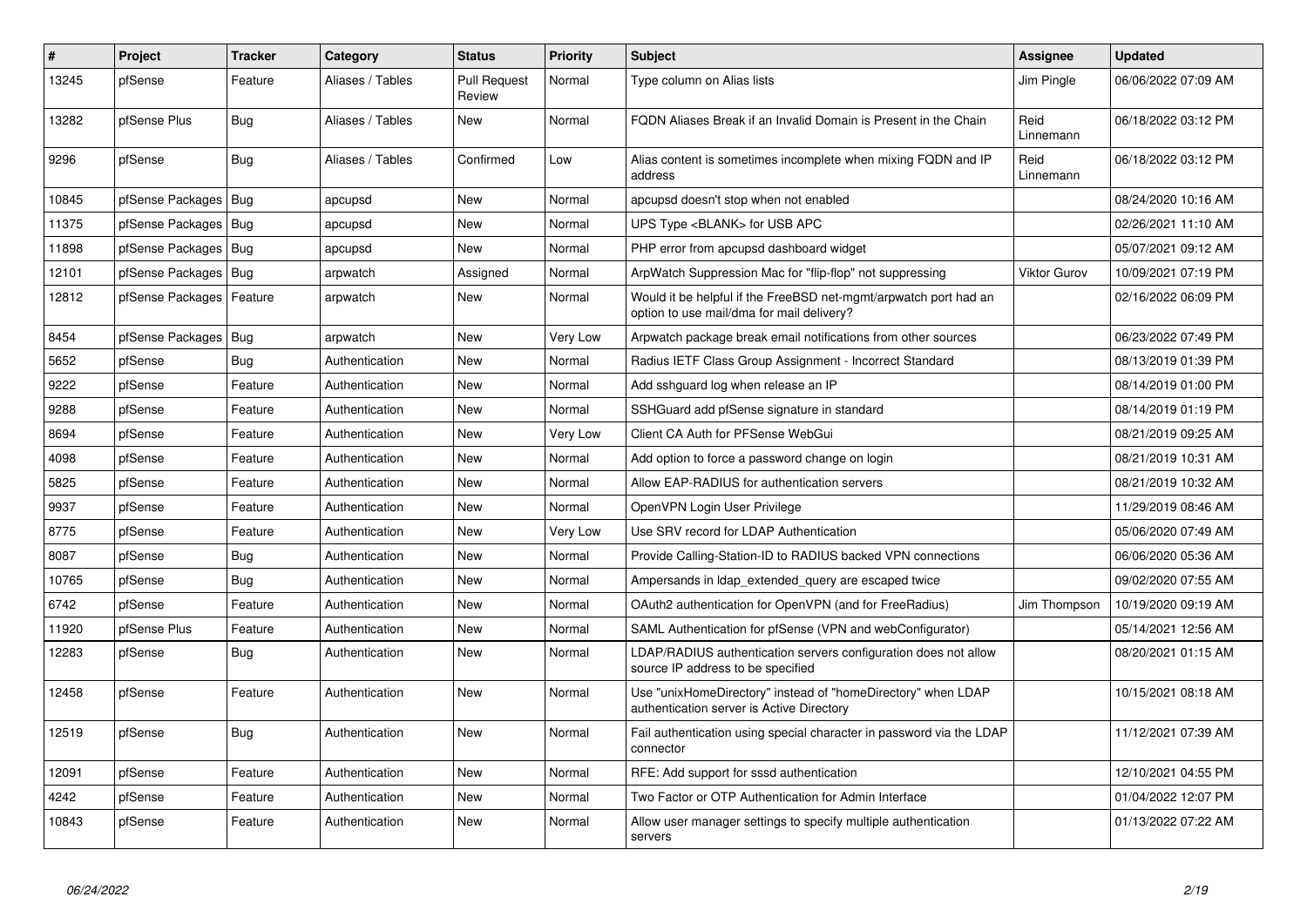| $\vert$ # | Project                | <b>Tracker</b> | Category         | <b>Status</b>                 | <b>Priority</b> | <b>Subject</b>                                                                                                                      | Assignee              | <b>Updated</b>      |
|-----------|------------------------|----------------|------------------|-------------------------------|-----------------|-------------------------------------------------------------------------------------------------------------------------------------|-----------------------|---------------------|
| 12715     | pfSense                | <b>Bug</b>     | Authentication   | New                           | Normal          | Long system startup time when LDAP is configured and unavailable<br>during startup.                                                 | Christian<br>McDonald | 01/24/2022 05:50 AM |
| 12726     | pfSense                | <b>Bug</b>     | Authentication   | <b>New</b>                    | Normal          | LDAP select container button auto populate                                                                                          |                       | 01/25/2022 01:48 PM |
| 12863     | pfSense                | Feature        | Authentication   | New                           | Very Low        | dynamically tune sha512crypt rounds                                                                                                 | Jim Pingle            | 03/19/2022 12:53 PM |
| 9165      | pfSense                | Feature        | Authentication   | <b>New</b>                    | Normal          | only IPs can be added to sshguard whitelist                                                                                         |                       | 04/21/2022 12:39 PM |
| 12225     | pfSense                | <b>Bug</b>     | Authentication   | <b>Pull Request</b><br>Review | Normal          | Group membership field is not needed for remote groups                                                                              | <b>Viktor Gurov</b>   | 05/17/2022 02:21 PM |
| 11626     | pfSense Plus           | <b>Bug</b>     | Authentication   | <b>New</b>                    | Normal          | Google LDAP connection failed due to lack of SNI for TLS 1.3                                                                        | Luiz Souza            | 05/19/2022 08:09 AM |
| 12546     | pfSense Plus           | Feature        | Authentication   | <b>New</b>                    | Normal          | Add 2FA Support to pfSense Plus Local Database Authentication                                                                       |                       | 05/20/2022 11:40 AM |
| 13093     | pfSense                | Bug            | Authentication   | In Progress                   | Normal          | LDAP authentication fails with extended query and RFC2307 group<br>lookups enabled                                                  | Chris Linstruth       | 05/31/2022 07:20 AM |
| 12095     | pfSense                | <b>Bug</b>     | Authentication   | New                           | Normal          | Memory leak in pcscd                                                                                                                |                       | 06/01/2022 01:01 PM |
| 13260     | pfSense                | Feature        | Authentication   | New                           | Normal          | Add support for OpenVPN static-challenge                                                                                            |                       | 06/09/2022 02:04 PM |
| 10352     | pfSense                | <b>Bug</b>     | Authentication   | New                           | Very Low        | RADIUS authentication fails with MSCHAPv1 or MSCHAPv2 when<br>passwords contain international characters                            |                       | 06/20/2022 04:04 PM |
| 11266     | pfSense Packages       | Feature        | AutoConfigBackup | <b>New</b>                    | Very Low        | Give an option to list restore point in "reverse" order/latest at the top.                                                          |                       | 01/19/2021 06:58 PM |
| 12767     | pfSense Packages   Bug |                | Avahi            | <b>New</b>                    | Normal          | Package radavahi-daemon does does not exist in current pfSense<br>version and it has been removed" message on pfSense 2.7 restore   |                       | 02/07/2022 11:28 AM |
| 12329     | pfSense Packages       | Feature        | Avahi            | <b>New</b>                    | Normal          | Add optional floating firewall rules for IPv4 and IPv6                                                                              |                       | 02/09/2022 04:43 PM |
| 9495      | pfSense Packages   Bug |                | AWS VPC          | <b>New</b>                    | Normal          | AWS VPC VPN wizard produces incorrect config (SHA256 should be<br>SHA <sub>1</sub> )                                                |                       | 08/19/2019 02:45 PM |
| 9497      | pfSense Packages   Bug |                | AWS VPC          | <b>New</b>                    | Normal          | AWS VPN Wizard: WebGUI times out.                                                                                                   |                       | 11/13/2019 10:07 AM |
| 13039     | pfSense Packages       | Feature        | AWS VPC          | New                           | Normal          | Handle transit gateway VPNs in the AWS VPN wizard                                                                                   |                       | 04/11/2022 07:31 AM |
| 11098     | pfSense Packages   Bug |                | Backup           | Feedback                      | Normal          | Backup Files and Directories plugin crashes firewall if /root specified<br>as backup location                                       | <b>Viktor Gurov</b>   | 12/23/2021 10:45 AM |
| 10900     | pfSense Packages   Bug |                | Backup           | Feedback                      | Normal          | /packages/backup/backup.php?a=download&t=backup HTTP 504,<br>or Sends PHP Error Message as ASCII/Text file Named<br>pfsense.bak.tgz |                       | 04/05/2022 01:51 AM |
| 1367      | pfSense                | Feature        | Backup / Restore | New                           | Normal          | Input validation on partial config restores                                                                                         |                       | 03/21/2011 01:16 AM |
| 3696      | pfSense                | Feature        | Backup / Restore | <b>New</b>                    | Normal          | Multiple items backup/restore                                                                                                       |                       | 06/06/2014 02:33 PM |
| 6608      | pfSense                | Feature        | Backup / Restore | New                           | Low             | backup and restore dhcp                                                                                                             |                       | 07/13/2016 04:09 PM |
| 3697      | pfSense                | Feature        | Backup / Restore | <b>New</b>                    | Normal          | New backup/restore area: Certificates                                                                                               |                       | 03/11/2017 11:30 AM |
| 7688      | pfSense                | Feature        | Backup / Restore | <b>New</b>                    | Low             | AutoConfigBackup - Info Icon - username only                                                                                        |                       | 10/22/2017 10:46 AM |
| 8076      | pfSense                | Bug            | Backup / Restore | <b>New</b>                    | Normal          | User can easily apply an unusable interface configuration after<br>restore                                                          |                       | 08/14/2019 10:52 AM |
| 4681      | pfSense                | Feature        | Backup / Restore | <b>New</b>                    | Normal          | AutoConfigBackup make a way to easily download a saved backup                                                                       |                       | 08/16/2019 12:46 PM |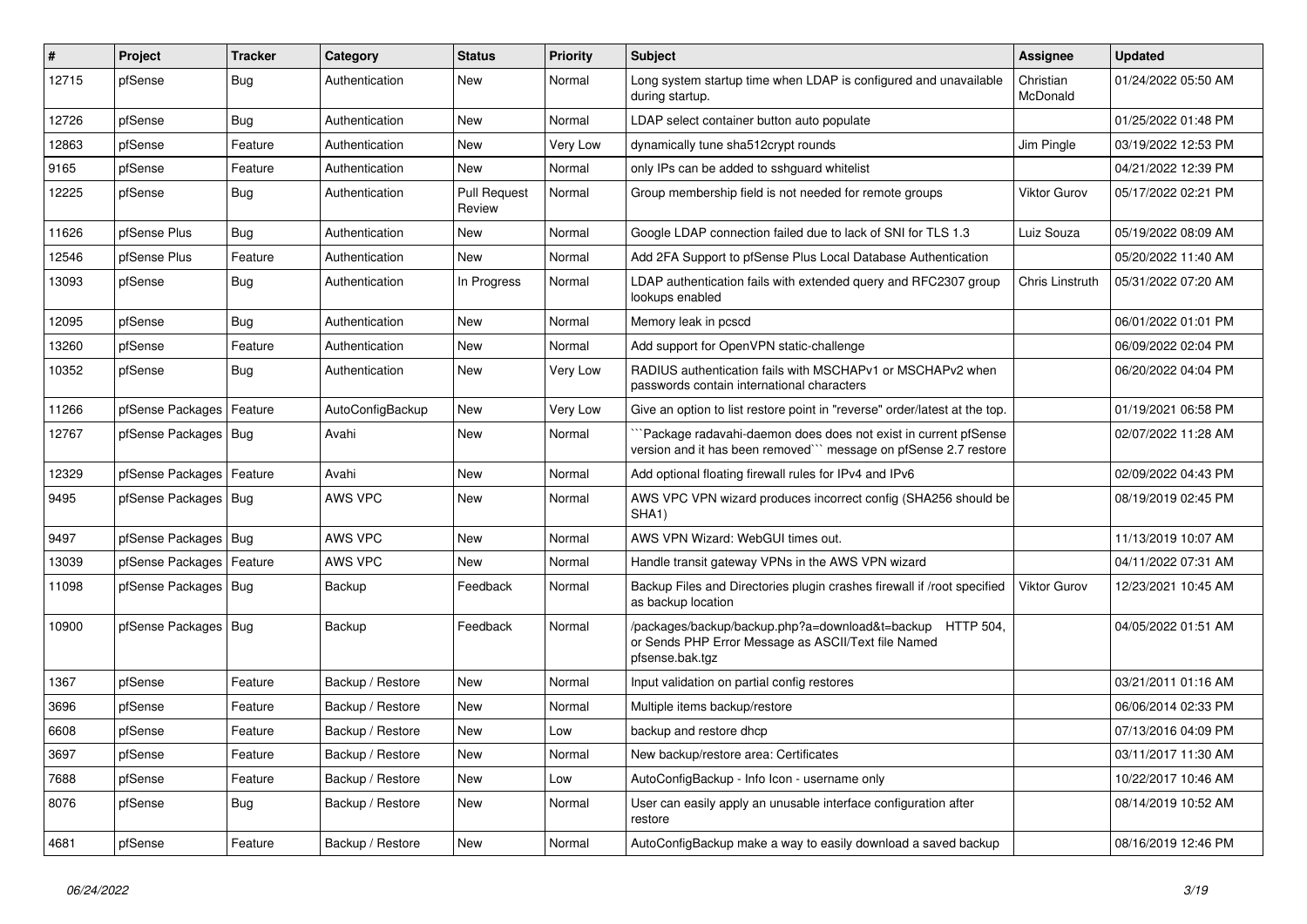| $\vert$ # | Project                       | <b>Tracker</b>     | Category         | <b>Status</b> | <b>Priority</b> | Subject                                                                                                  | Assignee              | <b>Updated</b>      |
|-----------|-------------------------------|--------------------|------------------|---------------|-----------------|----------------------------------------------------------------------------------------------------------|-----------------------|---------------------|
| 7757      | pfSense                       | <b>Bug</b>         | Backup / Restore | New           | Normal          | Auto Config Backup fails to upload unless Default Gateway is up                                          |                       | 08/16/2019 12:47 PM |
| 9775      | pfSense                       | Feature            | Backup / Restore | New           | Normal          | AutoConfigBackup - Rolling per day/hour cap on changes, retention<br>policy                              |                       | 09/20/2019 09:19 AM |
| 11110     | pfSense                       | <b>Bug</b>         | Backup / Restore | <b>New</b>    | Normal          | Backup file should be checked before restoring a specific area                                           |                       | 12/05/2020 02:50 PM |
| 286       | pfSense                       | Feature            | Backup / Restore | New           | Normal          | Backup/restore users individually                                                                        |                       | 01/09/2021 03:48 PM |
| 12249     | pfSense                       | <b>Bug</b>         | Backup / Restore | New           | Normal          | HAProxy causing failed ACB backups                                                                       |                       | 11/15/2021 11:58 PM |
| 1738      | pfSense                       | Bug                | Backup / Restore | New           | Very Low        | Restore fails when username in backup is not matching                                                    |                       | 12/11/2021 07:51 PM |
| 12553     | pfSense                       | Feature            | Backup / Restore | <b>New</b>    | Normal          | Auto Config Backup: Allow selecting multiple backups for deletion                                        |                       | 02/22/2022 04:27 AM |
| 12774     | pfSense                       | Bug                | Backup / Restore | New           | Normal          | Picture widget image is not saved in backup                                                              |                       | 04/04/2022 04:48 AM |
| 13205     | pfSense Docs                  | <b>New Content</b> | Backup / Restore | Feedback      | Normal          | <b>ZFS Boot Environment documentation</b>                                                                | Christian<br>McDonald | 05/31/2022 10:55 AM |
| 13289     | pfSense                       | <b>Bug</b>         | Backup / Restore | New           | Low             | Attempting to restore a 0 byte "config.xml" prints an error that the<br>file cannot be read              |                       | 06/20/2022 10:46 AM |
| 8199      | pfSense Packages   Feature    |                    | <b>BIND</b>      | New           | Normal          | Support reordering and/or sort alphabetically across BIND package                                        |                       | 12/12/2017 02:05 AM |
| 8197      | pfSense Packages   Bug        |                    | <b>BIND</b>      | New           | Normal          | BIND UI fails to properly update zone with inline DNSSEC signing<br>enabled                              |                       | 02/18/2019 05:23 PM |
| 8146      | pfSense Packages   Feature    |                    | <b>BIND</b>      | New           | Normal          | Zone Domain Records more powerfull for BIND Zones                                                        |                       | 08/13/2019 09:39 AM |
| 10760     | pfSense Packages   Bug        |                    | <b>BIND</b>      | <b>New</b>    | High            | pfSense BIND 9.14.12 server terminates due to assertion failure                                          |                       | 07/11/2020 04:53 PM |
| 11074     | pfSense Packages   Bug        |                    | <b>BIND</b>      | New           | Low             | bind Zone Settings Zones, Save button opens "Confirmation"<br>required to save changes"                  |                       | 11/16/2020 11:08 AM |
| 11563     | pfSense Packages   Bug        |                    | <b>BIND</b>      | New           | High            | BIND GUI writes TXT records > 255 characters                                                             |                       | 02/27/2021 07:11 AM |
| 11634     | pfSense Packages   Regression |                    | <b>BIND</b>      | <b>New</b>    | Normal          | bind hangs when pfsense is reconnecting as an openvpn client to a<br>TUN openvpn server                  |                       | 03/14/2021 07:23 AM |
| 10693     | pfSense Packages   Bug        |                    | <b>BIND</b>      | New           | Normal          | pfSense Bind Zone Editor UI does not update zone serial number<br>when a change is made                  |                       | 09/01/2021 12:51 AM |
| 12869     | pfSense Packages   Bug        |                    | <b>BIND</b>      | Feedback      | Normal          | Bind DNS Package AAAA filtering Broken on new ZFS Installs                                               | Viktor Gurov          | 03/09/2022 12:38 PM |
| 13002     | pfSense Packages   Regression |                    | <b>BIND</b>      | Feedback      | Normal          | BIND 9.16_13 could not find existing DNSSEC keys at<br>/cf/named/etc/namedb/keys due to directory change | <b>Viktor Gurov</b>   | 03/31/2022 12:14 PM |
| 11343     | pfSense Packages   Bug        |                    | <b>BIND</b>      | Feedback      | Low             | Invalid link to pfSense-pkg-bind changelog                                                               | <b>Viktor Gurov</b>   | 04/05/2022 08:12 AM |
| 10330     | pfSense Packages   Bug        |                    | <b>BIND</b>      | Feedback      | Normal          | BIND zone configuration displays wrong DS resource record with<br>inline DNSSEC signing enabled          |                       | 04/21/2022 12:40 PM |
| 9916      | pfSense Packages   Feature    |                    | <b>BIND</b>      | Feedback      | Normal          | Check allow-transfer in custom option when the zone is slave                                             |                       | 04/21/2022 12:40 PM |
| 10445     | pfSense Packages   Bug        |                    | <b>BIND</b>      | Feedback      | Normal          | BIND crashed when added RPZ. rpz is not a master or slave zone.                                          |                       | 04/21/2022 12:40 PM |
| 13114     | pfSense Packages   Bug        |                    | <b>BIND</b>      | Feedback      | Normal          | BIND calls rndc in rc_stop when named is not running                                                     | <b>Stuart Wyatt</b>   | 05/04/2022 12:41 PM |
| 4472      | pfSense                       | Feature            | Build / Release  | New           | Normal          | Cryptographically sign every (sub-)release                                                               |                       | 08/13/2019 12:53 PM |
| 12782     | pfSense                       | Todo               | Build / Release  | New           | Normal          | Disable compatibility flag                                                                               | <b>Brad Davis</b>     | 05/17/2022 02:33 PM |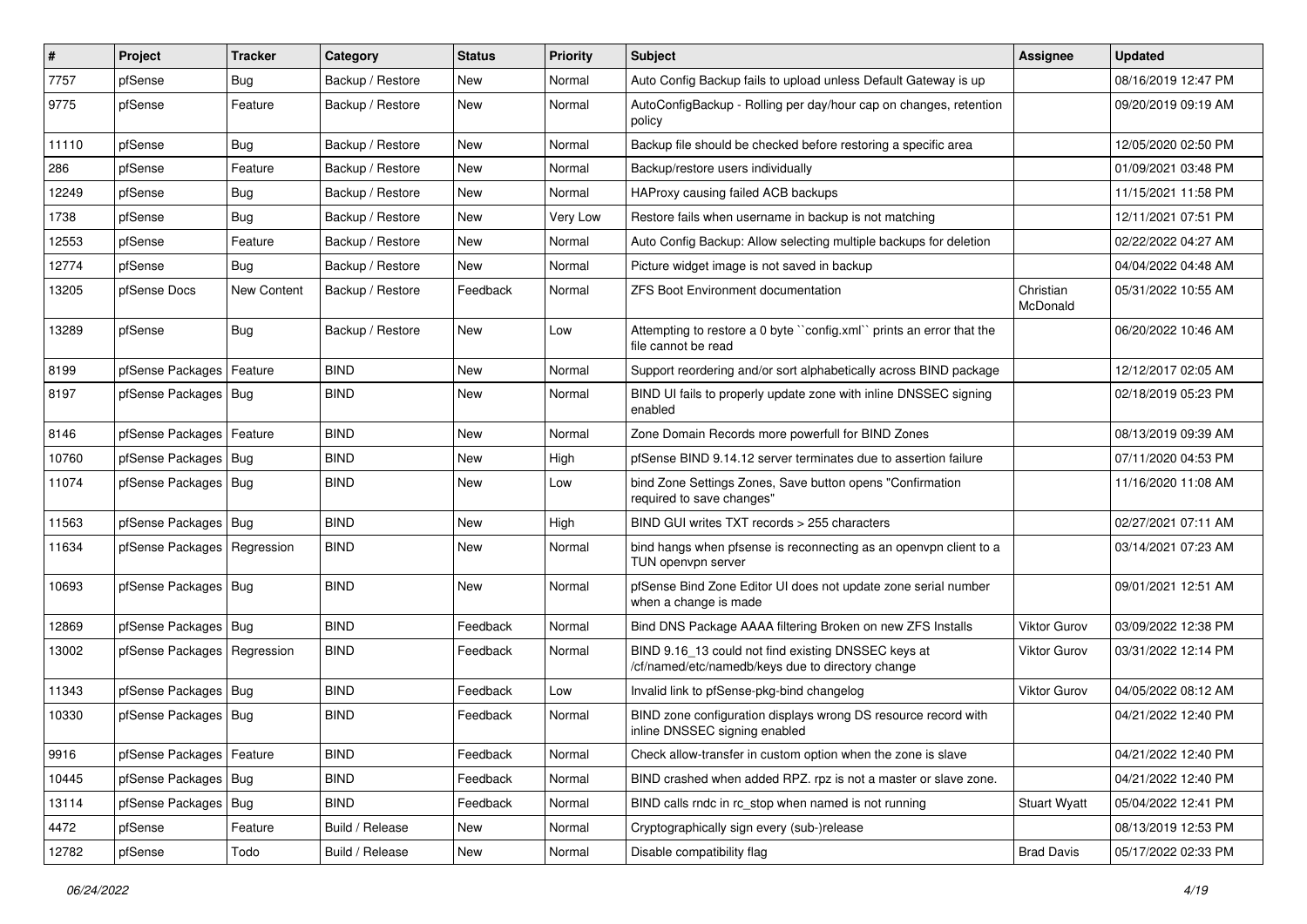| $\vert$ # | Project      | <b>Tracker</b> | Category              | <b>Status</b> | <b>Priority</b> | <b>Subject</b>                                                                           | <b>Assignee</b>   | <b>Updated</b>      |
|-----------|--------------|----------------|-----------------------|---------------|-----------------|------------------------------------------------------------------------------------------|-------------------|---------------------|
| 2545      | pfSense      | Feature        | Captive Portal        | <b>New</b>    | Low             | CaptivePortal: Custom "Re-authenticate every x minutes"                                  |                   | 07/08/2012 05:21 PM |
| 3053      | pfSense      | Feature        | Captive Portal        | <b>New</b>    | Normal          | Automatically add DHCP static addresses to CP passthru-mac                               |                   | 06/21/2013 11:54 AM |
| 4724      | pfSense      | Feature        | <b>Captive Portal</b> | <b>New</b>    | Low             | Captive Portal Status Add Client Hostname                                                |                   | 05/22/2015 08:38 AM |
| 5658      | pfSense      | <b>Bug</b>     | Captive Portal        | Confirmed     | Low             | Files with the same name cannot be uploaded to multiple captive<br>portal zones          |                   | 12/18/2015 07:19 PM |
| 2025      | pfSense      | Feature        | Captive Portal        | <b>New</b>    | Normal          | Captive Portal: Easy accessible Logout page instead of Logout<br>pop-up window           |                   | 02/06/2016 04:59 AM |
| 1675      | pfSense      | <b>Bug</b>     | Captive Portal        | <b>New</b>    | Normal          | Captive portal logout problems with pop-up blockers.                                     | Jared Dillard     | 03/28/2016 01:37 PM |
| 2573      | pfSense      | Feature        | Captive Portal        | New           | Normal          | Captive Portal support of RADIUS POD (Packet of Disconnect)                              |                   | 10/17/2016 03:14 AM |
| 6956      | pfSense      | Feature        | Captive Portal        | New           | Normal          | Allow more control over concurrent logins                                                |                   | 11/23/2016 12:01 PM |
| 2963      | pfSense      | Feature        | Captive Portal        | New           | Normal          | Captive Portal MAC authentication request                                                |                   | 08/22/2017 09:09 PM |
| 7971      | pfSense      | Feature        | Captive Portal        | New           | Normal          | Allow import, export and synchronization of MACs under Captive<br>Portal service         |                   | 10/19/2017 04:56 AM |
| 1924      | pfSense      | Feature        | Captive Portal        | New           | Normal          | Ability of CP's allowed IP addresses to use aliases                                      |                   | 07/26/2018 04:28 AM |
| 7553      | pfSense      | Bug            | Captive Portal        | Confirmed     | Very Low        | Captive portal on a parent interface blocks traffic on VLAN interfaces<br>too            |                   | 08/19/2018 03:15 PM |
| 385       | pfSense      | Feature        | Captive Portal        | New           | Normal          | Reverse captive portal                                                                   |                   | 08/13/2019 12:23 PM |
| 9627      | pfSense      | Feature        | Captive Portal        | <b>New</b>    | Normal          | Captive Portal only shows authenticated users                                            |                   | 08/14/2019 02:48 PM |
| 9970      | pfSense      | Feature        | Captive Portal        | New           | Low             | Captive Portal and SAML2 Integration                                                     | Mauro Braggio     | 10/12/2020 07:39 AM |
| 3377      | pfSense      | Feature        | Captive Portal        | New           | Normal          | OAuth2 authentication in captive portal                                                  | Jim Thompson      | 10/19/2020 09:13 AM |
| 11189     | pfSense      | Feature        | Captive Portal        | New           | Normal          | Captive Portal - Tarpit option                                                           |                   | 12/23/2020 06:44 PM |
| 11379     | pfSense      | Feature        | Captive Portal        | <b>New</b>    | Normal          | <b>Template Roll Printer</b>                                                             |                   | 02/07/2021 05:26 AM |
| 12467     | pfSense      | <b>Bug</b>     | Captive Portal        | <b>New</b>    | Normal          | CP error on client disconnect after reboot                                               |                   | 10/17/2021 05:35 AM |
| 12357     | pfSense      | Bug            | Captive Portal        | New           | Normal          | Captive Portal popup Logout button loads full login page in popup<br>when clicked        |                   | 10/27/2021 12:10 PM |
| 12648     | pfSense      | Bug            | Captive Portal        | <b>New</b>    | Normal          | Undocumented variables 'listenporthttp' and 'listenporthttps'                            |                   | 12/28/2021 10:44 AM |
| 12730     | pfSense      | Bug            | Captive Portal        | <b>New</b>    | Normal          | RADIUS accounting does not work if WAN is down                                           |                   | 01/26/2022 05:13 AM |
| 1831      | pfSense      | Feature        | Captive Portal        | <b>New</b>    | Normal          | Captive portal IPv6 support                                                              | Reid<br>Linnemann | 05/25/2022 07:57 AM |
| 13219     | pfSense      | Feature        | Captive Portal        | <b>New</b>    | Very Low        | Enable/Disable single voucher roll                                                       |                   | 05/26/2022 08:14 AM |
| 13220     | pfSense      | Feature        | <b>Captive Portal</b> | <b>New</b>    | Very Low        | Voucher per-roll bandwidth restrictions and traffic quotas                               |                   | 05/26/2022 08:16 AM |
| 13229     | pfSense Docs | Todo           | Captive Portal        | Feedback      | Normal          | Update documentation for IPFW to PF transition for Limiters and<br><b>Captive Portal</b> | Jim Pingle        | 05/27/2022 03:04 PM |
| 13226     | pfSense      | Bug            | <b>Captive Portal</b> | Confirmed     | Normal          | Captive Portal doesn't disconnect established OpenVPN link                               | Reid<br>Linnemann | 05/30/2022 10:38 AM |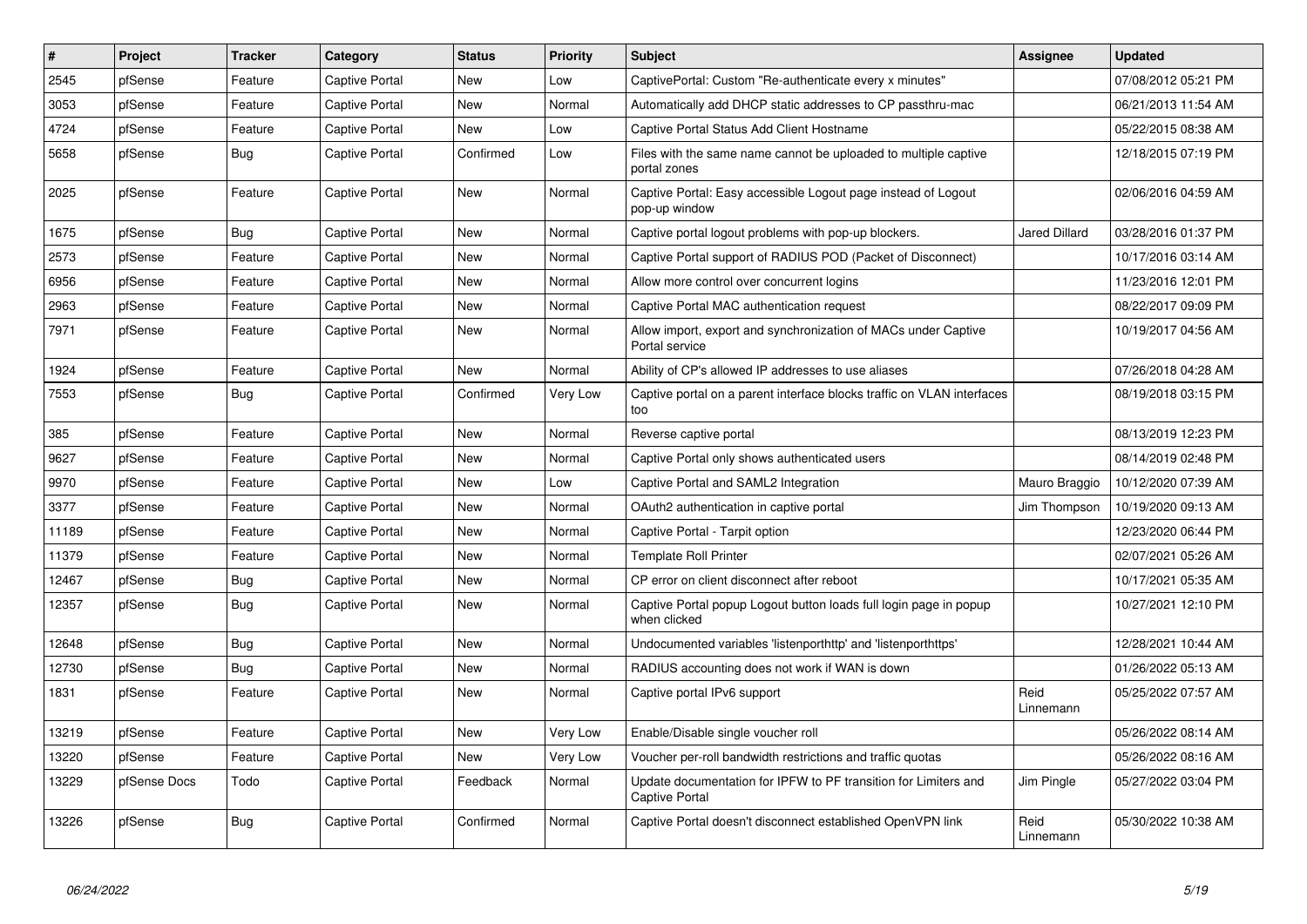| #     | Project                    | <b>Tracker</b> | Category       | <b>Status</b>                 | <b>Priority</b> | <b>Subject</b>                                                                                                          | <b>Assignee</b>   | <b>Updated</b>      |
|-------|----------------------------|----------------|----------------|-------------------------------|-----------------|-------------------------------------------------------------------------------------------------------------------------|-------------------|---------------------|
| 13215 | pfSense                    | <b>Bug</b>     | Captive Portal | Assigned                      | Normal          | Allowed MAC/IP/Hostname traffic counts for authorized users                                                             | Reid<br>Linnemann | 05/31/2022 05:31 PM |
| 13272 | pfSense                    | <b>Bug</b>     | Captive Portal | <b>Pull Request</b><br>Review | Very Low        | Voucher CSV output has leading space before voucher code                                                                | Jim Pingle        | 06/13/2022 10:27 AM |
| 13290 | pfSense                    | Regression     | Captive Portal | Feedback                      | Normal          | My PfSense version 2.7 is returning the error "dummynet bad switch<br>21" every time I activate my Captive Portals (7). |                   | 06/20/2022 06:01 PM |
| 2099  | pfSense                    | Todo           | CARP           | <b>New</b>                    | Normal          | Remove "queue" from CARP traffic                                                                                        |                   | 01/19/2012 10:59 AM |
| 4845  | pfSense                    | <b>Bug</b>     | CARP           | Confirmed                     | High            | CARP preemption doesn't switch to backup where connectivity<br>between systems is lost but not NIC link                 |                   | 07/28/2015 07:55 AM |
| 7648  | pfSense                    | <b>Bug</b>     | CARP           | <b>New</b>                    | Very Low        | SPAN ports on an interface renders CARP HA inoperative                                                                  |                   | 06/14/2017 09:19 PM |
| 8566  | pfSense                    | <b>Bug</b>     | CARP           | <b>New</b>                    | Normal          | Wrong IPv6 source in NS request in case using of IPv6 alias                                                             |                   | 06/12/2018 01:26 PM |
| 8567  | pfSense                    | <b>Bug</b>     | CARP           | <b>New</b>                    | Normal          | Using IPv6 VIP alias for services may affect CARP IPv6 VIP work                                                         |                   | 06/12/2018 01:26 PM |
| 2218  | pfSense                    | Feature        | CARP           | <b>New</b>                    | Normal          | Ability to delay CARP master status at boot time                                                                        |                   | 03/03/2021 11:57 AM |
| 5849  | pfSense                    | <b>Bug</b>     | CARP           | <b>New</b>                    | Normal          | Routing fail on CARP IPsec                                                                                              |                   | 12/18/2021 04:41 PM |
| 8100  | pfSense                    | <b>Bug</b>     | CARP           | <b>New</b>                    | Normal          | pfsync Initially Deletes States on Primary for Connections<br><b>Established through Secondary</b>                      | Luiz Souza        | 02/08/2022 12:59 PM |
| 13110 | pfSense                    | Bug            | CARP           | New                           | Very Low        | changing CARP VIP address does not update outbound NAT<br>interface IP                                                  |                   | 05/03/2022 02:52 PM |
| 10796 | pfSense Packages           | Feature        | Cellular       | Feedback                      | Normal          | Huawei ME909u-521 support                                                                                               |                   | 04/21/2022 12:40 PM |
| 13063 | pfSense Packages   Feature |                | Cellular       | <b>Pull Request</b><br>Review | Normal          | Cellular package shall support more modems and NMEA port                                                                |                   | 05/06/2022 02:38 PM |
| 2276  | pfSense                    | Feature        | Certificates   | <b>New</b>                    | Normal          | Remote CRL fetch support                                                                                                |                   | 02/06/2016 04:14 AM |
| 7289  | pfSense                    | <b>Bug</b>     | Certificates   | <b>New</b>                    | Low             | Generating 4096bit Certificate                                                                                          |                   | 08/14/2019 09:56 AM |
| 1268  | pfSense                    | Feature        | Certificates   | <b>New</b>                    | Normal          | Allow mass renewing of certs                                                                                            |                   | 11/01/2019 03:17 PM |
| 9889  | pfSense                    | Bug            | Certificates   | New                           | Very Low        | CRL check for Intermediate CA CRLs fails                                                                                | Jim Pingle        | 11/08/2019 11:03 AM |
| 10258 | pfSense                    | Feature        | Certificates   | <b>New</b>                    | Very Low        | allow to sign CA                                                                                                        |                   | 02/20/2020 04:20 AM |
| 1257  | pfSense                    | Feature        | Certificates   | <b>Pull Request</b><br>Review | Normal          | Handle encypted CA/Certificate private keys                                                                             |                   | 10/12/2020 07:12 AM |
| 11203 | pfSense                    | <b>Bug</b>     | Certificates   | New                           | Normal          | certificate manager very slow                                                                                           |                   | 12/31/2020 11:57 AM |
| 12894 | pfSense Plus               | <b>Bug</b>     | Certificates   | <b>New</b>                    | Low             | duplicating freshly created certificates through refreshing                                                             |                   | 03/03/2022 02:35 PM |
| 12737 | pfSense                    | Bug            | Certificates   | <b>New</b>                    | Normal          | CApath is not defined by default in curl                                                                                |                   | 05/17/2022 02:30 PM |
| 12098 | pfSense Docs               | Correction     | Configuration  | <b>New</b>                    | Normal          | Feedback on pfSense Configuration Recipes - Accessing a<br>CPE/Modem from Inside the Firewall                           |                   | 07/02/2021 02:30 AM |
| 12402 | pfSense Docs               | Todo           | Configuration  | <b>New</b>                    | Normal          | Feedback on Configuration - Advanced Configuration Options -<br>Notifications                                           |                   | 09/24/2021 12:46 AM |
| 13291 | pfSense Docs               | Todo           | Configuration  | <b>New</b>                    | Low             | Notification documentation                                                                                              |                   | 06/21/2022 10:22 AM |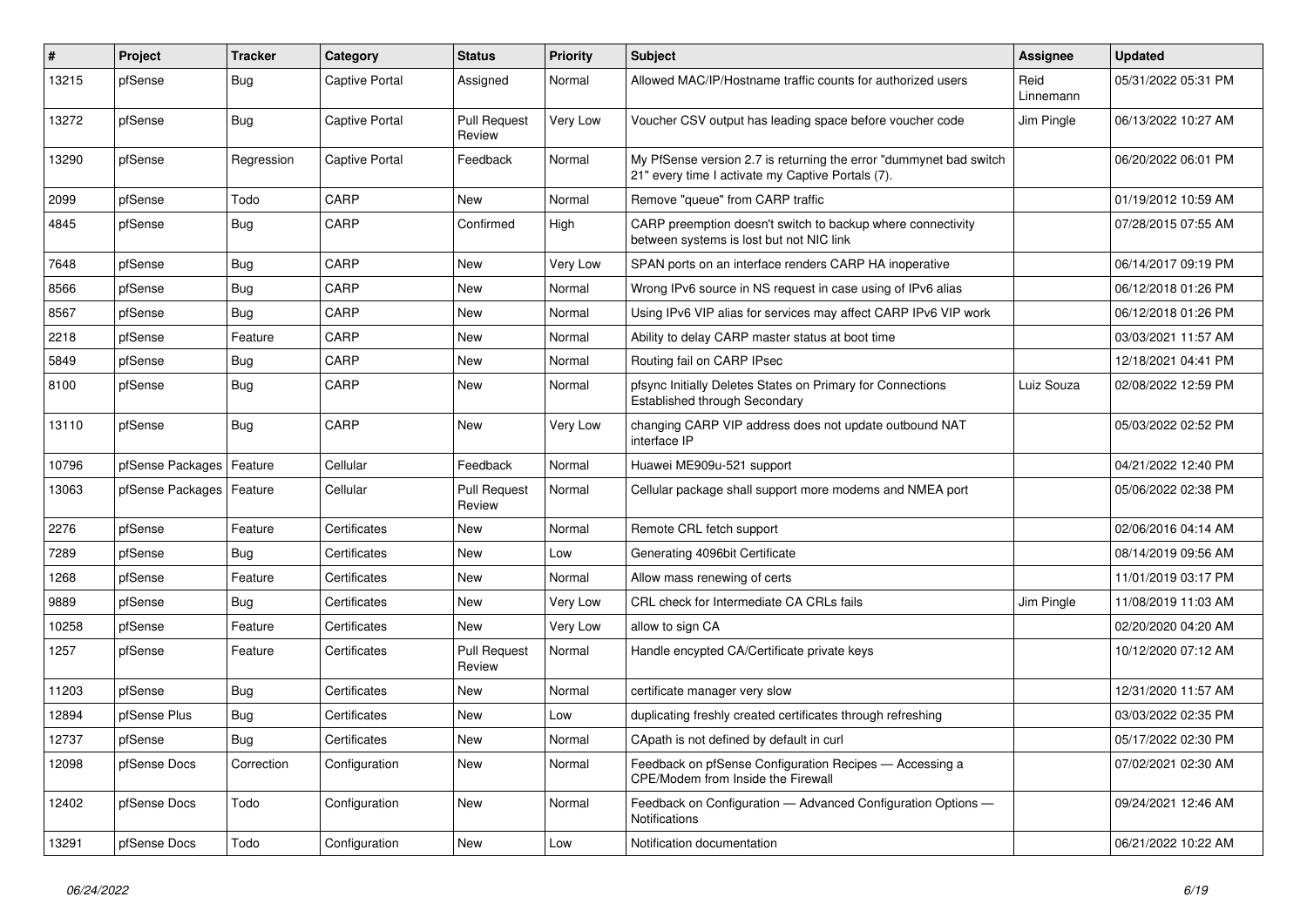| $\#$  | Project          | <b>Tracker</b> | Category                        | <b>Status</b>                 | <b>Priority</b> | Subject                                                                                                               | Assignee             | <b>Updated</b>      |
|-------|------------------|----------------|---------------------------------|-------------------------------|-----------------|-----------------------------------------------------------------------------------------------------------------------|----------------------|---------------------|
| 5902  | pfSense          | Todo           | Configuration<br>Backend        | <b>New</b>                    | Normal          | Use a common place for default values                                                                                 |                      | 08/13/2019 12:53 PM |
| 6398  | pfSense          | Bug            | Configuration<br>Backend        | <b>New</b>                    | Normal          | If config cannot be loaded due to corruption or bug, it isn't handled<br>gracefully (just stops)                      |                      | 08/13/2019 01:23 PM |
| 10833 | pfSense          | Bug            | Configuration<br>Backend        | <b>New</b>                    | Normal          | unbound exits on configuration error when link status flaps on LAN<br>interface                                       |                      | 08/13/2020 11:53 PM |
| 3895  | pfSense          | Feature        | Configuration<br>Backend        | <b>New</b>                    | Normal          | Timeout for "Apply change"                                                                                            |                      | 01/25/2021 08:07 AM |
| 12483 | pfSense          | Bug            | Configuration<br><b>Backend</b> | <b>New</b>                    | Normal          | GUI creates inconsistent config.xml                                                                                   |                      | 10/23/2021 06:48 AM |
| 13287 | pfSense          | Feature        | Configuration<br>Backend        | <b>New</b>                    | Normal          | Encode OpenVPN Custom Options                                                                                         |                      | 06/20/2022 10:33 AM |
| 13288 | pfSense          | Bug            | Configuration<br>Backend        | <b>New</b>                    | Normal          | Encode FreeRADIUS Custom Options                                                                                      |                      | 06/20/2022 10:36 AM |
| 2693  | pfSense          | Feature        | Console Menu                    | <b>New</b>                    | Normal          | Allow mapping mapping non-physical interfaces via console                                                             | <b>Mathieu Simon</b> | 11/27/2012 03:00 PM |
| 7747  | pfSense          | Feature        | Console Menu                    | New                           | Normal          | Minor UI Tweak: Make hitting enter on the console (esp via SSH)<br>should not log you out, but simply redraw the menu |                      | 08/01/2017 04:03 PM |
| 6469  | pfSense          | Feature        | Console Menu                    | <b>New</b>                    | Normal          | Improve help + self documentation in console PHP shell                                                                |                      | 08/13/2019 01:23 PM |
| 13249 | pfSense          | Bug            | Console Menu                    | <b>New</b>                    | Normal          | Running playback comands multiple times results in PHP error                                                          |                      | 06/06/2022 07:02 AM |
| 13258 | pfSense          | <b>Bug</b>     | Console Menu                    | <b>Pull Request</b><br>Review | Low             | secret menu option 100                                                                                                | Jim Pingle           | 06/12/2022 01:44 PM |
| 13268 | pfSense          | Todo           | Console Menu                    | Ready To Test                 | Normal          | columns don't align nicely in console with medium-long interface<br>names                                             |                      | 06/12/2022 10:32 PM |
| 11970 | pfSense Packages | Bug            | Coreboot                        | <b>New</b>                    | Normal          | Netgate Firmware Upgrade Doesn't Work on XG-2758                                                                      |                      | 04/21/2022 12:39 PM |
| 13074 | pfSense Plus     | Bug            | Cryptographic<br>Modules        | New                           | Normal          | AES-GCM with SafeXcel on Netgate 2100 causes MBUF overload                                                            |                      | 06/12/2022 11:14 AM |
| 12658 | pfSense Packages | Feature        | darkstat                        | <b>New</b>                    | Normal          | Adding prometheus metrics to darkstat                                                                                 |                      | 05/27/2022 09:44 PM |
| 2479  | pfSense          | Feature        | Dashboard                       | <b>New</b>                    | Normal          | Allow reordering of the traffic graphs on the dashboard                                                               |                      | 06/08/2012 04:13 PM |
| 3411  | pfSense          | <b>Bug</b>     | Dashboard                       | New                           | Low             | Interfaces and statistics dashboard widgets very slow with large<br>numbers of interfaces                             |                      | 01/24/2014 02:09 AM |
| 4646  | pfSense          | Feature        | Dashboard                       | <b>New</b>                    | Normal          | Recover valuable vertical screen real estate in dashboard                                                             |                      | 04/20/2015 07:46 PM |
| 6390  | pfSense          | Todo           | Dashboard                       | <b>New</b>                    | Low             | Autoscale from Traffic Graph not correct size (big graphs)                                                            |                      | 05/23/2016 01:38 PM |
| 7934  | pfSense          | Feature        | Dashboard                       | New                           | Very Low        | format support phone# for international use                                                                           |                      | 10/12/2017 04:38 PM |
| 8157  | pfSense          | <b>Bug</b>     | Dashboard                       | New                           | Very Low        | Traffic Graph clutter from time to time                                                                               |                      | 12/03/2017 06:40 AM |
| 9677  | pfSense          | <b>Bug</b>     | Dashboard                       | New                           | Normal          | Dashboard hangs when widget needs data from a remote host which<br>is down                                            |                      | 08/13/2019 09:15 AM |
| 7857  | pfSense          | <b>Bug</b>     | Dashboard                       | New                           | Very Low        | Interfaces Widget U/I fails to wrap IPV6 addresses when the string is<br>too wide for the widget                      |                      | 08/13/2019 09:15 AM |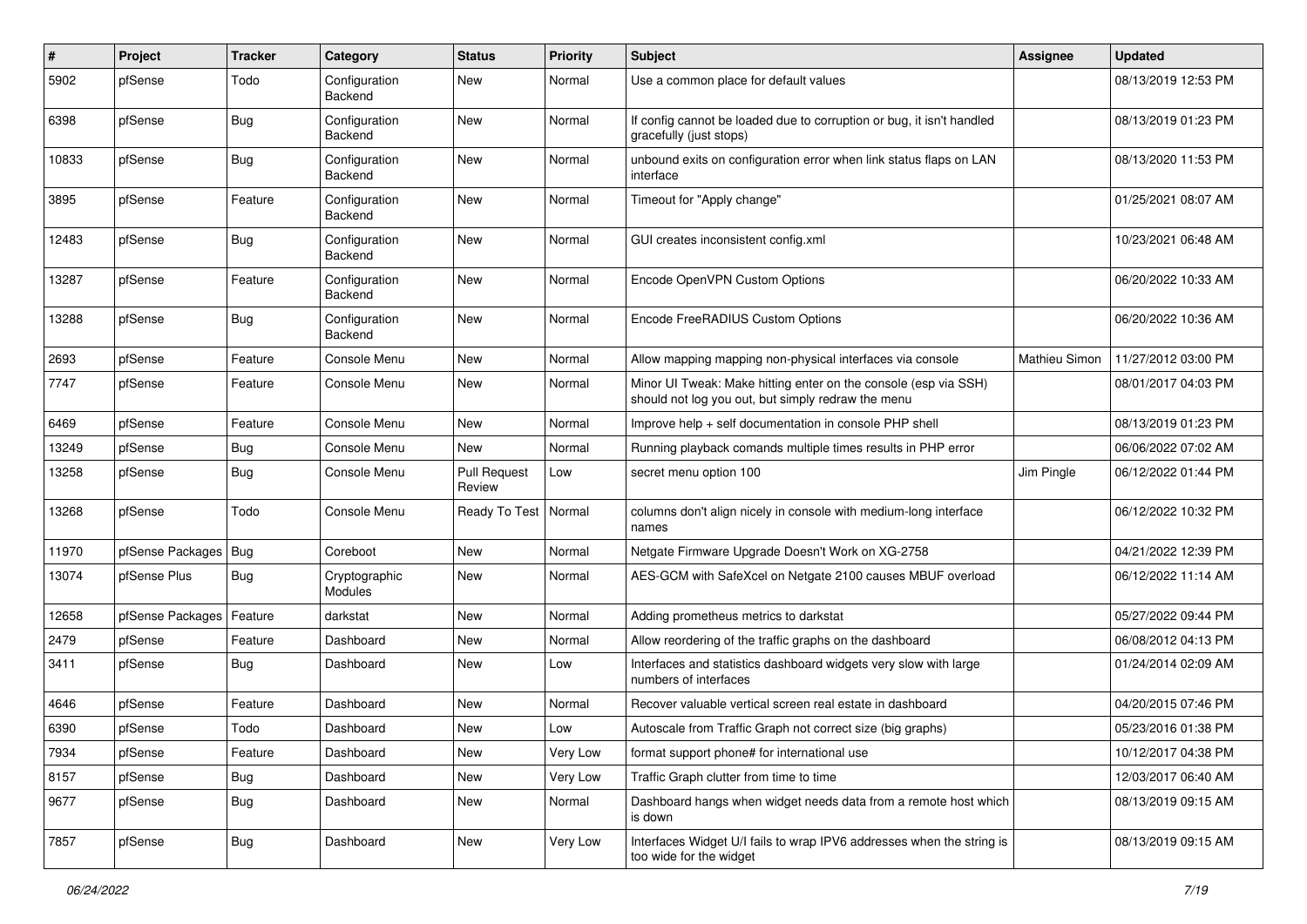| $\vert$ # | Project      | Tracker     | Category        | <b>Status</b>                 | <b>Priority</b> | <b>Subject</b>                                                                                         | <b>Assignee</b>       | <b>Updated</b>      |
|-----------|--------------|-------------|-----------------|-------------------------------|-----------------|--------------------------------------------------------------------------------------------------------|-----------------------|---------------------|
| 8458      | pfSense      | Feature     | Dashboard       | New                           | Low             | Allow reordering of interface widget                                                                   |                       | 08/14/2019 10:52 AM |
| 7974      | pfSense      | Feature     | Dashboard       | <b>New</b>                    | Normal          | <b>ZFS RAID Monitor Not available</b>                                                                  |                       | 08/20/2019 01:34 PM |
| 5567      | pfSense      | Feature     | Dashboard       | New                           | Low             | CARP status widget does not update in real time                                                        |                       | 08/20/2019 03:33 PM |
| 7182      | pfSense      | Feature     | Dashboard       | <b>New</b>                    | Normal          | Break up System Widget on the Dashboard                                                                |                       | 08/21/2019 08:59 AM |
| 7788      | pfSense      | Bug         | Dashboard       | <b>New</b>                    | Low             | Irregular updating of widgets like cpu/uptime on system widget.                                        |                       | 08/21/2019 09:03 AM |
| 10401     | pfSense      | Feature     | Dashboard       | New                           | Normal          | Request: ability to sort/separate stopped/running Service(s) on<br>Dashboard -> Services Status widget |                       | 03/31/2020 04:48 PM |
| 9353      | pfSense      | Bug         | Dashboard       | New                           | Low             | PHPSession errors from limited access to dashboard and widgets                                         |                       | 10/06/2020 09:31 AM |
| 10280     | pfSense      | Feature     | Dashboard       | <b>New</b>                    | Low             | DHCP Leases widget                                                                                     |                       | 11/07/2020 09:18 PM |
| 7387      | pfSense      | Bug         | Dashboard       | New                           | Low             | New Traffic Graph in dashboard resets inverted view to normal view                                     | <b>Jared Dillard</b>  | 12/11/2021 08:14 PM |
| 11759     | pfSense      | <b>Bug</b>  | Dashboard       | New                           | Normal          | Traffic graphs on dashboard double upload on pppoe links                                               |                       | 12/30/2021 04:00 AM |
| 7113      | pfSense      | <b>Bug</b>  | Dashboard       | New                           | Normal          | Interface name in Traffic Graphs                                                                       |                       | 12/31/2021 05:40 PM |
| 10395     | pfSense      | Feature     | Dashboard       | New                           | Low             | Add Dashboard System Information support for more PC Engines<br>APU boards                             |                       | 02/17/2022 01:02 AM |
| 13165     | pfSense      | Feature     | Dashboard       | <b>Pull Request</b><br>Review | Normal          | Feat: live update for Services dashboard widget                                                        |                       | 05/15/2022 01:48 AM |
| 13168     | pfSense      | Feature     | Dashboard       | <b>New</b>                    | Low             | Multiple Dashboard views for a single user                                                             |                       | 05/16/2022 07:53 AM |
| 12673     | pfSense      | Bug         | Dashboard       | <b>Pull Request</b><br>Review | Normal          | Firewall Logs Widget fails to update at intervals below 5 seconds.                                     | <b>Viktor Gurov</b>   | 05/17/2022 02:20 PM |
| 13183     | pfSense Plus | Regression  | Dashboard       | Feedback                      | High            | ZFS module is loaded on systems without ZFS                                                            | Christian<br>McDonald | 05/23/2022 10:11 AM |
| 1219      | pfSense      | Feature     | Developer Tools | <b>New</b>                    | Low             | Ship DTRACE enabled kernels in the images                                                              |                       | 07/26/2017 03:14 AM |
| 7244      | pfSense      | Feature     | Developer Tools | New                           | Normal          | Publish pfsense as a Vagrant Basebox                                                                   |                       | 01/29/2019 04:09 AM |
| 11471     | pfSense Docs | Todo        | Development     | <b>New</b>                    | Low             | Feedback on Development - Developing Packages                                                          | Jim Pingle            | 02/19/2021 02:52 PM |
| 8852      | pfSense Docs | Correction  | <b>DHCP</b>     | <b>New</b>                    | Normal          | [feedback form] Unclear about "Client Identifier" in a static mapping                                  | Jim Pingle            | 09/23/2020 02:30 PM |
| 11071     | pfSense Docs | New Content | <b>DHCP</b>     | New                           | Normal          | Feedback on Services - IPv6 Router Advertisements                                                      | Jim Pingle            | 12/08/2020 09:25 AM |
| 3404      | pfSense      | <b>Bug</b>  | DHCP (IPv4)     | New                           | Normal          | DHCP Server Fails to Start on Interfaces that are Slow to Come<br>Online During Boot                   |                       | 02/11/2014 05:09 PM |
| 3534      | pfSense      | Feature     | DHCP (IPv4)     | <b>New</b>                    | Normal          | DDNS using arbitrary zone primary                                                                      |                       | 07/08/2014 11:40 AM |
| 4061      | pfSense      | Bug         | DHCP (IPv4)     | Confirmed                     | Normal          | dhcpd doesn't send client-hostname to peer, breaking DHCP lease<br>registrations w/HA                  |                       | 02/24/2017 08:58 PM |
| 4899      | pfSense      | Feature     | DHCP (IPv4)     | New                           | Normal          | Additional BOOTP/DHCP Options should allow a force option                                              |                       | 01/02/2018 02:24 PM |
| 8879      | pfSense      | Feature     | DHCP (IPv4)     | New                           | Very Low        | DHCP options ADD force options                                                                         |                       | 09/07/2018 09:14 AM |
| 5080      | pfSense      | Feature     | DHCP (IPv4)     | New                           | Normal          | Settings tab under Services>DHCP Server                                                                |                       | 08/13/2019 12:53 PM |
| 6615      | pfSense      | Feature     | DHCP (IPv4)     | New                           | Normal          | new DHCP server option                                                                                 |                       | 08/13/2019 01:39 PM |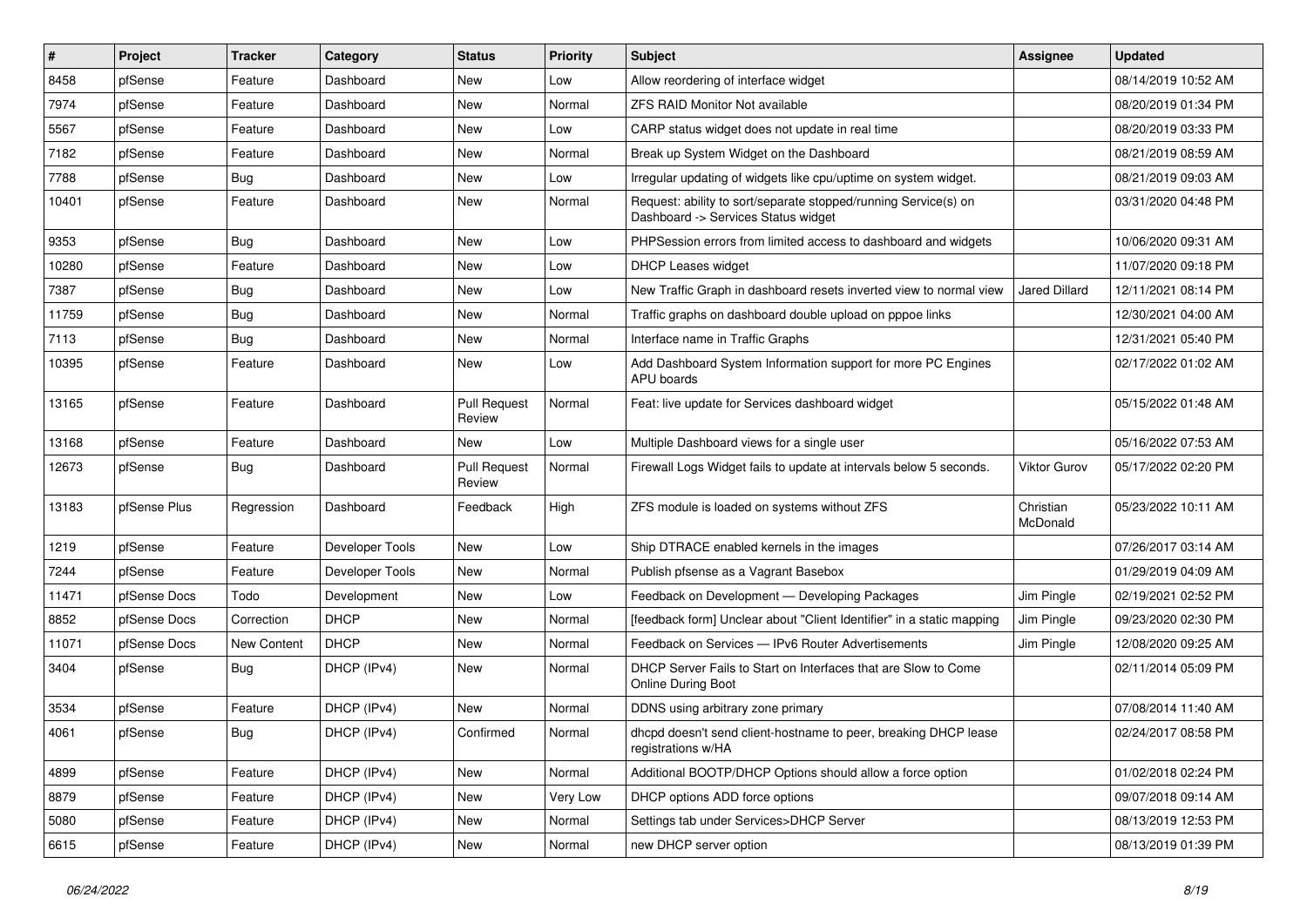| $\vert$ # | Project | <b>Tracker</b> | Category    | <b>Status</b> | <b>Priority</b> | Subject                                                                                                                            | <b>Assignee</b>      | <b>Updated</b>      |
|-----------|---------|----------------|-------------|---------------|-----------------|------------------------------------------------------------------------------------------------------------------------------------|----------------------|---------------------|
| 9343      | pfSense | <b>Bug</b>     | DHCP (IPv4) | New           | Normal          | diag arp.php times out with large DHCPD leases table                                                                               |                      | 08/14/2019 01:19 PM |
| 2774      | pfSense | Feature        | DHCP (IPv4) | <b>New</b>    | Normal          | Extend DHCP Pools code to allow using different subnets                                                                            |                      | 08/19/2019 10:27 AM |
| 2323      | pfSense | Feature        | DHCP (IPv4) | New           | Low             | GUI doesn't allow to configure DHCP server to serve IP addresses<br>belonging to subnets wich are not associated with an interface |                      | 08/19/2019 10:27 AM |
| 7172      | pfSense | <b>Bug</b>     | DHCP (IPv4) | <b>New</b>    | Normal          | Sorting by hostname in Services > DHCP Server > LAN should be<br>"natural" (alphanumeric friendly)                                 |                      | 08/20/2019 03:47 PM |
| 8614      | pfSense | <b>Bug</b>     | DHCP (IPv4) | <b>New</b>    | Normal          | Cannot remove Additional BOOTP/DHCP Options                                                                                        |                      | 08/21/2019 09:15 AM |
| 3771      | pfSense | <b>Bug</b>     | DHCP (IPv4) | <b>New</b>    | Normal          | Webinterface and dhcpdcrashes with 500+ static leases                                                                              |                      | 08/21/2019 09:26 AM |
| 7441      | pfSense | Feature        | DHCP (IPv4) | New           | Low             | Display start/end times for Static Mapping leases on DHCP<br>Leases/DHCPv6 Leases                                                  |                      | 08/21/2019 10:48 AM |
| 9732      | pfSense | Feature        | DHCP (IPv4) | New           | Normal          | System UTC time offset in DHCP Option 2                                                                                            |                      | 09/06/2019 08:39 PM |
| 10250     | pfSense | Feature        | DHCP (IPv4) | New           | Very Low        | DHCP lease view by interface                                                                                                       |                      | 02/11/2020 07:47 AM |
| 10345     | pfSense | Feature        | DHCP (IPv4) | <b>New</b>    | Normal          | DHCP lease distinction between online and offline                                                                                  |                      | 03/16/2020 07:56 AM |
| 2983      | pfSense | Feature        | DHCP (IPv4) | New           | Normal          | DHCPD: Add vendor-class-identifier and MAC-OIDs                                                                                    |                      | 05/29/2020 09:24 PM |
| 6544      | pfSense | Feature        | DHCP (IPv4) | New           | Very Low        | RFC 3046 DHCP Option 82 support (and RFC 3315/4649/4580 for<br>IPv6                                                                |                      | 07/13/2020 02:14 AM |
| 10802     | pfSense | Feature        | DHCP (IPv4) | New           | Very Low        | Seperator for DHCP Static Mapped leases                                                                                            |                      | 07/31/2020 10:30 AM |
| 9130      | pfSense | Feature        | DHCP (IPv4) | <b>New</b>    | Normal          | Request ID [#INC-16195]: DHCP - PXE Boot                                                                                           |                      | 09/10/2020 01:39 PM |
| 6960      | pfSense | Feature        | DHCP (IPv4) | New           | Normal          | Consider replacing ISC DHCP server with KEA DHCP                                                                                   |                      | 09/24/2020 01:59 PM |
| 7405      | pfSense | Feature        | DHCP (IPv4) | <b>New</b>    | Normal          | Ability to add dhcp host reservations from "Diagnostics -> ARP table"                                                              |                      | 10/12/2020 08:22 AM |
| 11004     | pfSense | Feature        | DHCP (IPv4) | <b>New</b>    | Low             | DHCP reservations with no IP address show entries in DHCP leases                                                                   |                      | 10/26/2020 07:22 AM |
| 8330      | pfSense | Feature        | DHCP (IPv4) | New           | Normal          | add options for ddns-local-address statements                                                                                      |                      | 04/27/2021 12:31 PM |
| 12067     | pfSense | <b>Bug</b>     | DHCP (IPv4) | New           | Very Low        | <b>DHCP Monitoring Statistics Error</b>                                                                                            |                      | 06/21/2021 08:39 AM |
| 6362      | pfSense | <b>Bug</b>     | DHCP (IPv4) | Confirmed     | Normal          | DHCP Client ID not used                                                                                                            |                      | 07/09/2021 06:30 AM |
| 12070     | pfSense | Bug            | DHCP (IPv4) | New           | Low             | VLAN0 for WAN DHCP                                                                                                                 |                      | 12/23/2021 04:31 PM |
| 11927     | pfSense | Feature        | DHCP (IPv4) | Feedback      | Normal          | Allow DHCP not to serve a gateway - small fix                                                                                      |                      | 01/03/2022 04:17 PM |
| 8179      | pfSense | <b>Bug</b>     | DHCP (IPv4) | Feedback      | Normal          | Incorrect reverse DNS zone in DHCP server config for<br>non-octet-aligned subnet mask                                              | Renato Botelho       | 02/09/2022 11:17 PM |
| 12922     | pfSense | <b>Bug</b>     | DHCP (IPv4) | New           | Normal          | Classless static routes received on DHCP WAN can override chosen<br>default gateway                                                |                      | 03/28/2022 10:08 AM |
| 12959     | pfSense | <b>Bug</b>     | DHCP (IPv4) | Feedback      | Normal          | dhcplease process wrongly update host file if client-hostname is<br>empty                                                          |                      | 03/28/2022 10:26 AM |
| 4451      | pfSense | <b>Bug</b>     | DHCP (IPv4) | New           | Low             | Status DHCP Leases shows double entries for static entries without<br>IP address                                                   | <b>Phillip Davis</b> | 05/21/2022 04:55 PM |
| 13217     | pfSense | <b>Bug</b>     | DHCP (IPv4) | New           | Normal          | dhclient using default pid file location which does not exist                                                                      | Viktor Gurov         | 05/26/2022 08:09 AM |
| 13250     | pfSense | Todo           | DHCP (IPv4) | New           | Very Low        | Clean up DHCP Server option language                                                                                               | Jim Pingle           | 06/06/2022 07:32 AM |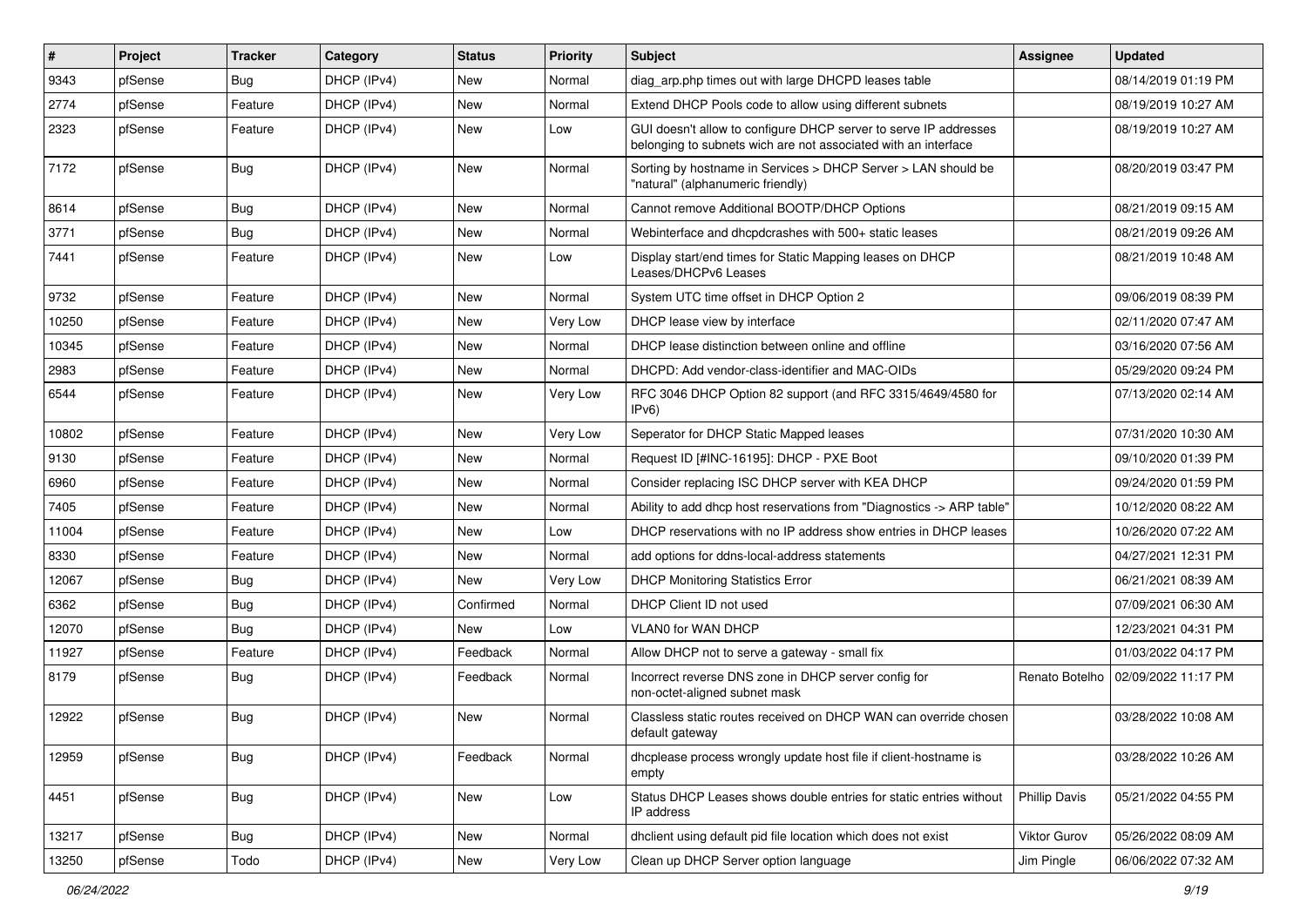| $\vert$ # | Project | <b>Tracker</b> | Category          | <b>Status</b> | <b>Priority</b> | <b>Subject</b>                                                                                  | <b>Assignee</b>    | <b>Updated</b>      |
|-----------|---------|----------------|-------------------|---------------|-----------------|-------------------------------------------------------------------------------------------------|--------------------|---------------------|
| 13263     | pfSense | <b>Bug</b>     | DHCP (IPv4)       | New           | Low             | Deleting a static DHCP entry when the related IP is not in the arp<br>table spams the log       |                    | 06/10/2022 11:18 AM |
| 13256     | pfSense | Feature        | DHCP (IPv4)       | New           | Normal          | Better handling of duplicate IPs in static DHCP assignments                                     |                    | 06/11/2022 04:51 PM |
| 13273     | pfSense | <b>Bug</b>     | DHCP (IPv4)       | <b>New</b>    | Normal          | dhclient can use conflicting recorded leases                                                    |                    | 06/14/2022 11:07 AM |
| 5950      | pfSense | Feature        | DHCP (IPv6)       | New           | Normal          | DHCPv6 Server support for PD of PD-obtained networks                                            |                    | 03/04/2016 03:04 AM |
| 7734      | pfSense | <b>Bug</b>     | DHCP (IPv6)       | New           | Normal          | Using opton ia pd0 does not renew prefix and prefix get dropped                                 |                    | 07/31/2017 03:46 AM |
| 7821      | pfSense | <b>Bug</b>     | DHCP (IPv6)       | New           | Normal          | GIF does not support broadcast                                                                  |                    | 08/29/2017 10:50 AM |
| 3185      | pfSense | Feature        | DHCP (IPv6)       | New           | Normal          | Accommodate a DHCPv6 failover-like mechanism                                                    |                    | 11/24/2017 10:44 AM |
| 6873      | pfSense | <b>Bug</b>     | DHCP (IPv6)       | <b>New</b>    | Low             | radvd - Too many addresses in RDNSS section when previously<br>using DHCPv6                     | Dominic<br>McKeown | 06/06/2018 10:45 AM |
| 9575      | pfSense | Feature        | DHCP (IPv6)       | New           | Very Low        | RFC 7078 - Distributing Address Selection Policy Using DHCPv6                                   |                    | 08/14/2019 02:39 PM |
| 6283      | pfSense | Feature        | DHCP (IPv6)       | New           | Normal          | Register DHCPv6 leases with DNS resolver                                                        |                    | 08/21/2019 10:48 AM |
| 10822     | pfSense | <b>Bug</b>     | DHCP (IPv6)       | New           | Normal          | Deprecated IPv6 prefix won't be announced as deprecated to clients                              |                    | 08/10/2020 09:23 AM |
| 10714     | pfSense | Bug            | DHCP (IPv6)       | New           | Normal          | radvd only gives out the prefix of the "first" IPv6 address of an<br>interface                  |                    | 10/06/2020 01:03 PM |
| 6051      | pfSense | Bug            | DHCP (IPv6)       | <b>New</b>    | Normal          | DHCPv6 Client Failure for additional WAN Address causes<br>2-seconds-service-restart-loop       |                    | 12/03/2020 01:08 AM |
| 6691      | pfSense | Bug            | DHCP (IPv6)       | <b>New</b>    | Normal          | dhcp6c quits after only two tries if no response was received                                   |                    | 12/07/2020 04:25 PM |
| 12581     | pfSense | Regression     | DHCP (IPv6)       | New           | Normal          | CARP IPv6 assigned address does not get advertised to endpoints<br>with RADV                    |                    | 12/16/2021 02:34 PM |
| 12823     | pfSense | <b>Bug</b>     | DHCP (IPv6)       | <b>New</b>    | Normal          | Multiple DHCP6 WAN connections PPPoE interface 'defached'<br>status                             |                    | 02/18/2022 05:39 AM |
| 7138      | pfSense | <b>Bug</b>     | DHCP (IPv6)       | Assigned      | Normal          | Pfsense wide dhcpv6 client doesn't recognise if id statement                                    |                    | 04/21/2022 12:39 PM |
| 9136      | pfSense | <b>Bug</b>     | DHCP (IPv6)       | New           | High            | IPv6 Tracking Interfaces Lose IPv6 Address in Certain Cases                                     |                    | 04/21/2022 12:39 PM |
| 9536      | pfSense | Feature        | DHCP (IPv6)       | New           | Normal          | Support dynamic prefix in DHCPv6 Server                                                         |                    | 05/25/2022 04:27 AM |
| 13237     | pfSense | <b>Bug</b>     | DHCP (IPv6)       | New           | Normal          | dhcp6c script cannot be executed safely                                                         |                    | 06/01/2022 11:20 AM |
| 13248     | pfSense | Regression     | DHCP (IPv6)       | New           | Normal          | IPv6 Router Advertisements runs when config.xml does not contain<br>an entry for the interface  |                    | 06/05/2022 07:44 PM |
| 13253     | pfSense | <b>Bug</b>     | DHCP (IPv6)       | <b>New</b>    | Normal          | 'dhcp6c' is not restarted when applying settings when multiple<br>WANs are configured for DHCP6 |                    | 06/06/2022 02:58 PM |
| 12947     | pfSense | <b>Bug</b>     | DHCP (IPv6)       | New           | Normal          | DHCP6 client does not take any action if the interface IPv6 address<br>changes during renewal   |                    | 06/19/2022 09:34 PM |
| 13296     | pfSense | Feature        | DHCP (IPv6)       | New           | Normal          | Add support for DHCP6 OPTION_PD_EXCLUDE (RFC 6603)                                              |                    | 06/22/2022 09:31 PM |
| 4680      | pfSense | <b>Bug</b>     | <b>DHCP Relay</b> | New           | Normal          | DHCP relay does not work with DHCP server on other end of<br>OpenVPN tunnel                     |                    | 05/05/2015 06:55 PM |
| 9680      | pfSense | Feature        | <b>DHCP Relay</b> | New           | Normal          | Seperate DHCP Server and relay per interface                                                    |                    | 02/27/2020 10:47 AM |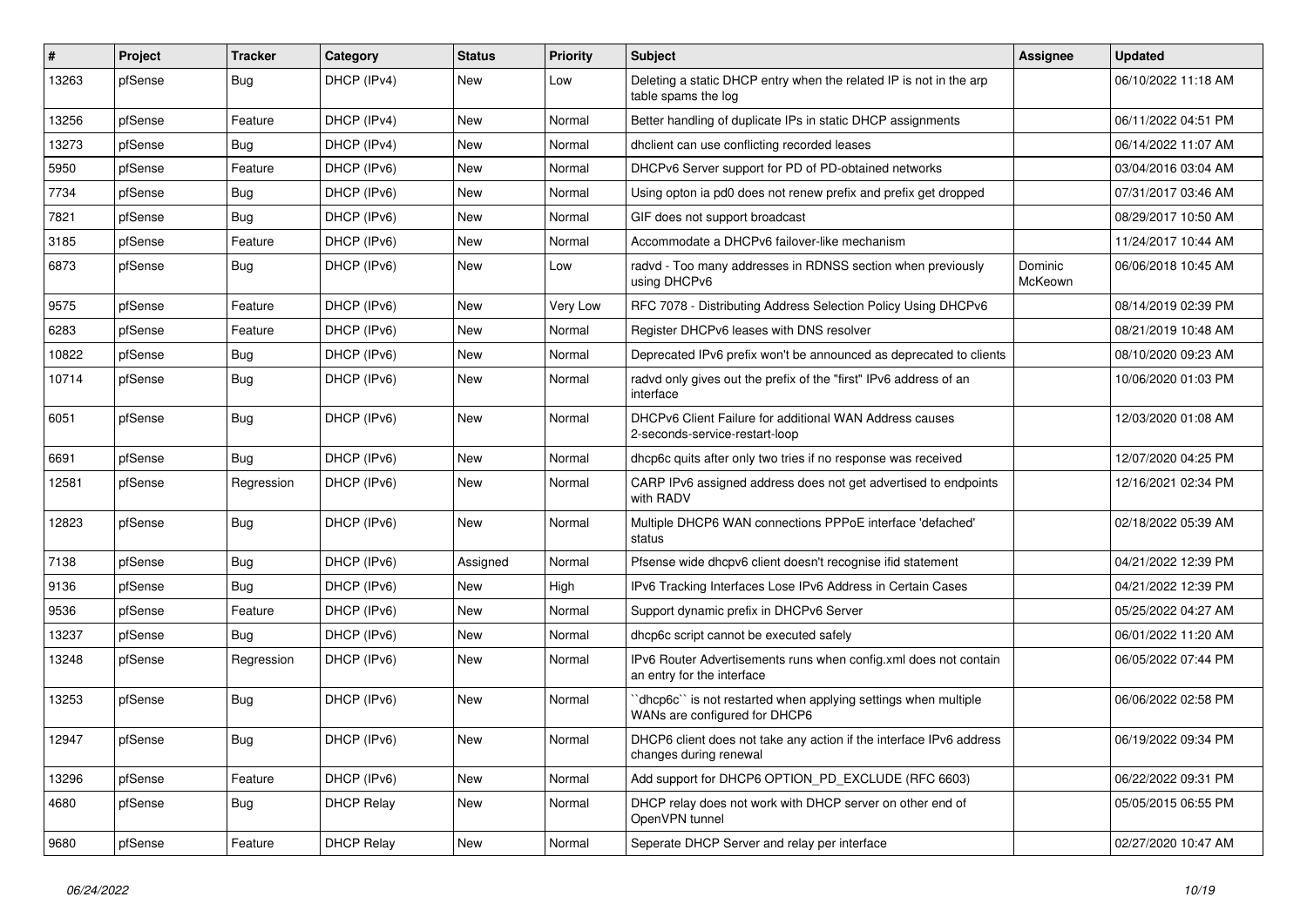| $\vert$ # | Project      | <b>Tracker</b> | Category             | <b>Status</b>                 | <b>Priority</b> | Subject                                                                                                             | Assignee   | <b>Updated</b>      |
|-----------|--------------|----------------|----------------------|-------------------------------|-----------------|---------------------------------------------------------------------------------------------------------------------|------------|---------------------|
| 10715     | pfSense      | <b>Bug</b>     | <b>DHCP Relay</b>    | New                           | Normal          | DHCPv6 relay always uses the "first" IPv6 address of an interface                                                   |            | 06/29/2020 05:01 AM |
| 10904     | pfSense      | Feature        | <b>DHCP Relay</b>    | <b>Pull Request</b><br>Review | Normal          | Support vti interfaces in dhcrelay                                                                                  | Luiz Souza | 10/12/2020 07:35 AM |
| 11149     | pfSense      | <b>Bug</b>     | <b>DHCP Relay</b>    | New                           | Normal          | DHCP relay won't start with DHCP server behind gateway                                                              |            | 03/22/2021 05:13 AM |
| 12120     | pfSense      | Feature        | <b>DHCP Relay</b>    | <b>New</b>                    | Normal          | Permit several sets of destination DHCP servers in DHCP relay                                                       |            | 07/11/2021 05:41 PM |
| 12508     | pfSense      | <b>Bug</b>     | <b>DHCP Relay</b>    | New                           | Normal          | DHCP Relay over VPN                                                                                                 |            | 11/06/2021 11:25 AM |
| 7589      | pfSense      | Bug            | Diagnostics          | New                           | Normal          | diag_edit.php old print_info_box                                                                                    |            | 05/20/2017 05:02 PM |
| 7590      | pfSense      | <b>Bug</b>     | Diagnostics          | New                           | Normal          | diag_edit do not save when nothing to sae (in directory browse view)                                                |            | 05/20/2017 05:04 PM |
| 4914      | pfSense      | Feature        | Diagnostics          | <b>New</b>                    | Low             | Packet Capture Settings                                                                                             |            | 08/20/2019 08:51 AM |
| 4456      | pfSense      | Feature        | Diagnostics          | <b>New</b>                    | Normal          | Packet capture additional filtering options                                                                         |            | 08/20/2019 03:30 PM |
| 5556      | pfSense      | Feature        | Diagnostics          | New                           | Normal          | No error when downloading non-existing file on Diagnostics/Execute                                                  |            | 08/20/2019 03:43 PM |
| 6804      | pfSense      | Feature        | Diagnostics          | <b>New</b>                    | Very Low        | Add row counter into Diagnostics -> Edit File                                                                       |            | 08/20/2019 03:44 PM |
| 7459      | pfSense      | Feature        | <b>Diagnostics</b>   | New                           | Low             | "Refresh" button for Diagnostics/Tables display                                                                     |            | 08/21/2019 09:27 AM |
| 7442      | pfSense      | Feature        | Diagnostics          | New                           | Low             | Suggestions for Diagnostics / ARP Table and Diagnostics / NDP<br>Table                                              |            | 08/21/2019 09:27 AM |
| 1656      | pfSense      | Feature        | Diagnostics          | <b>New</b>                    | Normal          | Teach pfctl to kill states by port number                                                                           |            | 08/21/2019 09:55 AM |
| 7848      | pfSense      | <b>Bug</b>     | Diagnostics          | <b>New</b>                    | Low             | NDP Table Sort by Expiration Error                                                                                  |            | 08/26/2019 02:56 PM |
| 9718      | pfSense      | Feature        | Diagnostics          | New                           | Low             | Make diag_states_summary table sortable                                                                             |            | 10/06/2020 09:12 AM |
| 11856     | pfSense      | Feature        | Diagnostics          | New                           | Normal          | Replace/add Alias or DNS names for known LAN addresses in the<br>State table                                        |            | 04/27/2021 08:01 AM |
| 12343     | pfSense      | Feature        | Diagnostics          | <b>New</b>                    | Low             | Real time traffic monitoring                                                                                        |            | 09/06/2021 01:26 PM |
| 3796      | pfSense      | Bug            | Diagnostics          | Confirmed                     | Normal          | States summary fails and is very slow with large state tables                                                       |            | 12/11/2021 08:03 PM |
| 12791     | pfSense Docs | New Content    | Diagnostics          | New                           | Normal          | Diagnostic Information for Support (pfSense)                                                                        |            | 02/13/2022 08:49 PM |
| 12757     | pfSense      | <b>Bug</b>     | Diagnostics          | <b>Pull Request</b><br>Review | Very Low        | Clean up /etc/inc/filter.inc use of pfctl -F                                                                        |            | 05/17/2022 02:18 PM |
| 12883     | pfSense Docs | Todo           | <b>DNS</b>           | <b>New</b>                    | Normal          | Feedback on Services - DNS Resolver - Host Overrides                                                                |            | 02/28/2022 07:54 PM |
| 2410      | pfSense      | Feature        | <b>DNS Forwarder</b> | New                           | Normal          | Support name based aliasing via CNAMEs or some other<br>mechanism.                                                  |            | 12/11/2012 09:56 PM |
| 12139     | pfSense      | Feature        | <b>DNS Forwarder</b> | <b>New</b>                    | Normal          | Add support in for specifying a DNSMASQ configuration file                                                          |            | 07/16/2021 09:45 PM |
| 7329      | pfSense      | Bug            | <b>DNS Forwarder</b> | New                           | Low             | DHCP Not Updating DNS                                                                                               |            | 01/21/2022 09:16 PM |
| 4798      | pfSense      | Feature        | <b>DNS Resolver</b>  | New                           | Normal          | Make host and domain overrides available to both DNS Resolver<br>and DNS Forwarder                                  |            | 06/29/2015 02:14 AM |
| 7852      | pfSense      | Feature        | <b>DNS Resolver</b>  | New                           | Normal          | Add views support to Unbound GUI                                                                                    |            | 09/11/2017 12:26 PM |
| 8236      | pfSense      | Feature        | <b>DNS Resolver</b>  | New                           | Normal          | Ability to configure "forward-first" and "forward-host" options for more<br>robust domain overrides in DNS Resolver |            | 12/26/2017 01:26 AM |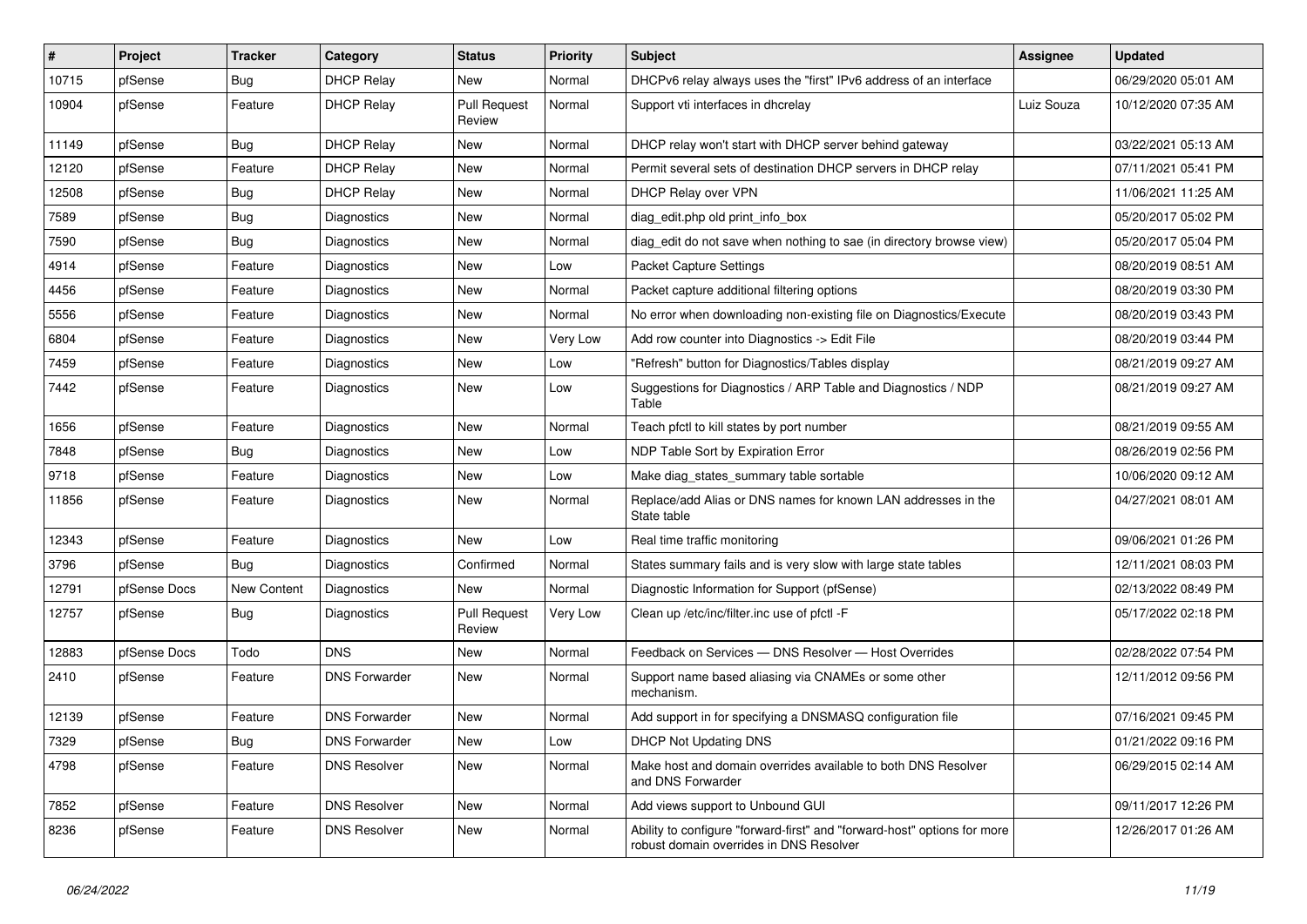| $\vert$ # | Project | <b>Tracker</b> | Category            | <b>Status</b> | <b>Priority</b> | Subject                                                                                                                       | Assignee   | <b>Updated</b>      |
|-----------|---------|----------------|---------------------|---------------|-----------------|-------------------------------------------------------------------------------------------------------------------------------|------------|---------------------|
| 7495      | pfSense | Feature        | <b>DNS Resolver</b> | <b>New</b>    | Low             | Ability to set TTL for local for Unbound host overrides and dhcp<br>leases                                                    |            | 03/06/2018 09:46 AM |
| 9037      | pfSense | Bug            | <b>DNS Resolver</b> | New           | Normal          | Unbound not logging to syslog after reboot                                                                                    |            | 10/12/2018 05:09 AM |
| 9436      | pfSense | Feature        | <b>DNS Resolver</b> | New           | Normal          | Unbound: enable dnstap support                                                                                                |            | 03/27/2019 07:54 PM |
| 6430      | pfSense | <b>Bug</b>     | <b>DNS Resolver</b> | Confirmed     | Low             | pfsense should sanity-check hostnames when copying from<br>dhcpd.leases to /etc/hosts                                         |            | 08/13/2019 01:23 PM |
| 6103      | pfSense | Feature        | <b>DNS Resolver</b> | New           | Normal          | DNS Resolver Outgoing Interfaces should be able to use Gateway<br>Groups                                                      |            | 10/21/2019 08:02 AM |
| 10143     | pfSense | Bug            | <b>DNS Resolver</b> | <b>New</b>    | Normal          | System hostname DNS entry is assigned to the wrong IP on<br>multi-wan setups                                                  |            | 12/31/2019 02:33 PM |
| 10342     | pfSense | Bug            | <b>DNS Resolver</b> | <b>New</b>    | Normal          | Unbound domain overrides stop resolving periodically. They only<br>resume after the service has been restarted.               |            | 03/13/2020 10:35 AM |
| 9654      | pfSense | Bug            | <b>DNS Resolver</b> | <b>New</b>    | Normal          | After reboot, the DNS resolver must be restarted before it will<br>advertise the ipv6 DNS address of the router.              |            | 11/20/2020 03:12 AM |
| 10624     | pfSense | <b>Bug</b>     | <b>DNS Resolver</b> | <b>New</b>    | Normal          | Unbound configuration memory leak with python module + register<br>DHCP leases active                                         |            | 02/26/2021 10:27 AM |
| 11921     | pfSense | Feature        | <b>DNS Resolver</b> | <b>New</b>    | Very Low        | Feature Request: Compile unbound with EDNS Client Subnet (ECS)<br>module (--enable-subnet)                                    |            | 05/14/2021 07:29 AM |
| 7096      | pfSense | Bug            | <b>DNS Resolver</b> | Feedback      | Normal          | Unbound fails to start on boot if specific network devices are<br>configured in the "Network Interfaces"                      |            | 11/22/2021 08:59 AM |
| 12551     | pfSense | Feature        | <b>DNS Resolver</b> | <b>New</b>    | Low             | Add ability to set DNS resolver search domain list                                                                            |            | 12/01/2021 11:18 AM |
| 7152      | pfSense | <b>Bug</b>     | <b>DNS Resolver</b> | New           | Normal          | Unbound / DNS Resolver issue if "Register DHCP static mappings in<br>the DNS Resolver" set before wildcard DNS custom options |            | 12/18/2021 04:59 PM |
| 1819      | pfSense | <b>Bug</b>     | <b>DNS Resolver</b> | <b>New</b>    | Normal          | DNS Resolver Not Registering DHCP Server Specified Domain<br>Name                                                             | Luiz Souza | 04/28/2022 01:53 PM |
| 12612     | pfSense | <b>Bug</b>     | <b>DNS Resolver</b> | <b>New</b>    | Normal          | DNS Resolver is restarted during every "rc.newwanip" event                                                                    |            | 06/03/2022 07:13 AM |
| 13254     | pfSense | Bug            | <b>DNS Resolver</b> | <b>New</b>    | Normal          | DNS resolver does not update "unbound.conf" file during link down<br>events                                                   |            | 06/08/2022 07:55 AM |
| 5413      | pfSense | Bug            | <b>DNS Resolver</b> | Confirmed     | High            | Incorrect Handling of Unbound Resolver [service restarts, cache<br>loss, DNS service interruption]                            |            | 06/19/2022 11:11 PM |
| 7292      | pfSense | Feature        | Dynamic DNS         | <b>New</b>    | Normal          | DynamicDNS configuration does not sync to HA secondary                                                                        |            | 02/21/2017 04:56 PM |
| 7718      | pfSense | Feature        | Dynamic DNS         | <b>New</b>    | Very Low        | Hostname for Custom DynDNS Updater.                                                                                           |            | 07/24/2017 10:05 AM |
| 8406      | pfSense | <b>Bug</b>     | <b>Dynamic DNS</b>  | New           | Normal          | DDNS IPV6 Cloudflare Client does not detect PPOE address                                                                      |            | 03/31/2018 11:56 AM |
| 9063      | pfSense | Feature        | Dynamic DNS         | New           | Normal          | Allow dynamic DNS client entry to specify which Check IP service to<br>use                                                    |            | 10/24/2018 11:53 AM |
| 9504      | pfSense | <b>Bug</b>     | Dynamic DNS         | New           | Normal          | Multiple Dynamic DNS update notifications for the same interface,<br>not differentiated by the hostname                       |            | 05/07/2019 07:46 AM |
| 9664      | pfSense | <b>Bug</b>     | Dynamic DNS         | New           | Normal          | DynDNS and Dual-wan problem with CloudFlare (works with No-Ip)                                                                |            | 08/03/2019 10:00 AM |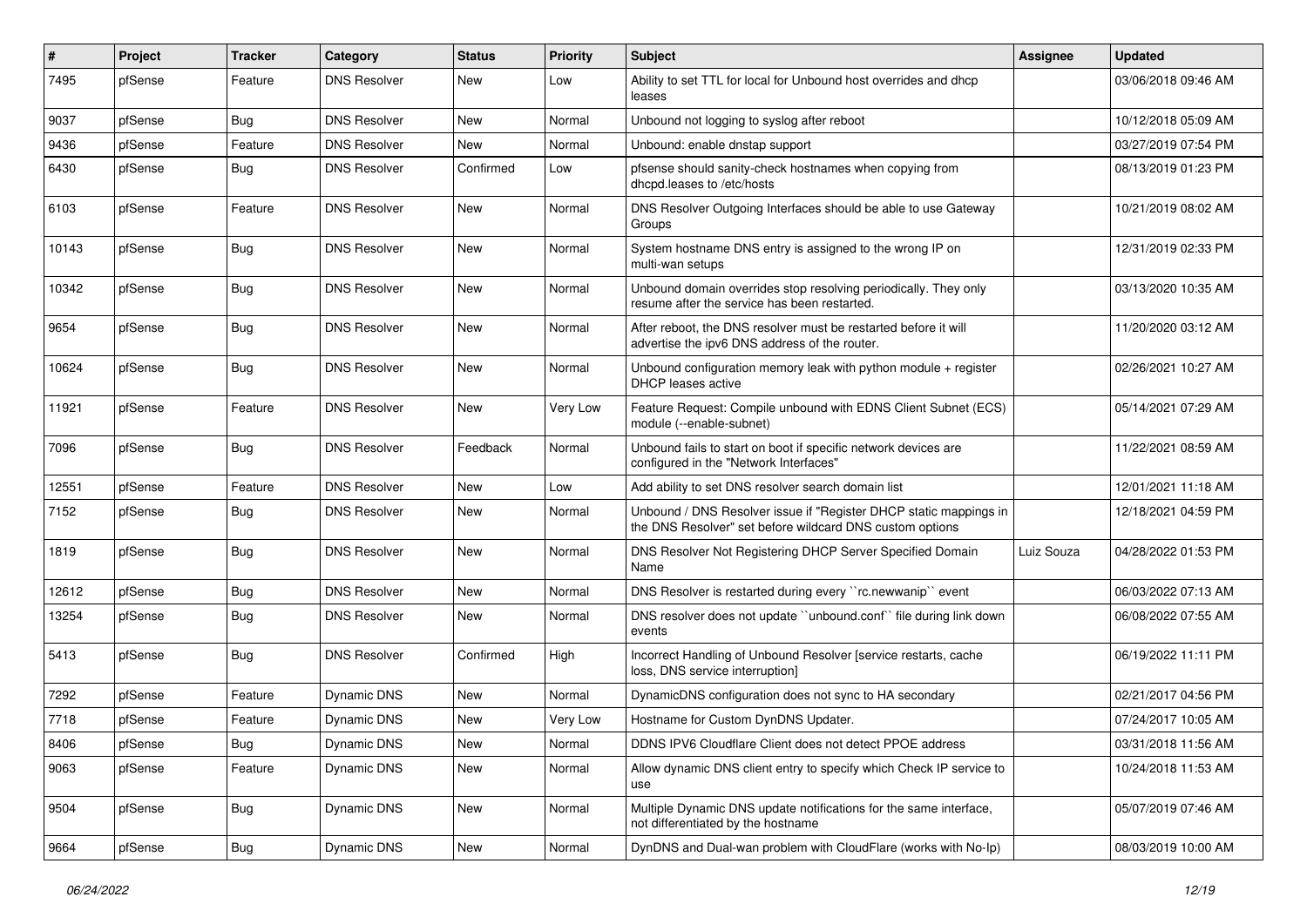| $\vert$ # | Project                | <b>Tracker</b> | Category              | <b>Status</b>                 | <b>Priority</b> | <b>Subject</b>                                                                                    | <b>Assignee</b>                | <b>Updated</b>      |
|-----------|------------------------|----------------|-----------------------|-------------------------------|-----------------|---------------------------------------------------------------------------------------------------|--------------------------------|---------------------|
| 8500      | pfSense                | Bug            | Dynamic DNS           | New                           | Low             | Incorrect categorization of status/info messages from phpDynDNS                                   |                                | 08/16/2019 12:50 PM |
| 7418      | pfSense                | Feature        | Dynamic DNS           | New                           | Normal          | Dynamic dns should be sorted interface name                                                       |                                | 08/21/2019 08:58 AM |
| 9805      | pfSense                | <b>Bug</b>     | Dynamic DNS           | New                           | Normal          | dynDNS cloudflare multiple entries                                                                |                                | 10/02/2019 04:51 PM |
| 10000     | pfSense                | <b>Bug</b>     | Dynamic DNS           | New                           | Normal          | Azure Dynamic DNS A and AAAA Records for Apex Zone                                                |                                | 03/31/2020 09:03 AM |
| 8432      | pfSense                | Bug            | Dynamic DNS           | New                           | Normal          | Dynamic DNS Client gives an error that it can't find IPv6 address<br>when WAN interface is a LAGG |                                | 09/17/2020 05:23 AM |
| 11084     | pfSense                | Feature        | Dynamic DNS           | New                           | Normal          | Dynamic DNS include option to specify virtual IP addresses                                        |                                | 11/19/2020 01:26 PM |
| 11147     | pfSense                | <b>Bug</b>     | Dynamic DNS           | <b>New</b>                    | Normal          | Domeneshop DynDNS IPv4 and IPv6                                                                   |                                | 12/09/2020 11:47 PM |
| 11177     | pfSense                | <b>Bug</b>     | <b>Dynamic DNS</b>    | New                           | Normal          | DDNSv6 not using Check IP Services                                                                |                                | 12/21/2020 05:02 AM |
| 10962     | pfSense                | Feature        | Dynamic DNS           | <b>New</b>                    | Normal          | Add Cpanel support for Dynamic DNS Clients                                                        |                                | 12/28/2020 01:56 PM |
| 12063     | pfSense Docs           | Todo           | Dynamic DNS           | New                           | Normal          | Feedback on Services - Dynamic DNS - Configuring RFC 2136<br>Dynamic DNS updates                  |                                | 06/18/2021 06:24 PM |
| 12494     | pfSense                | Feature        | Dynamic DNS           | <b>Pull Request</b><br>Review | Normal          | DynDNS: make simultaneous update of IP and LegacyIP possible                                      | Lukas Wiest                    | 11/01/2021 08:52 AM |
| 12495     | pfSense                | Feature        | Dynamic DNS           | <b>Pull Request</b><br>Review | Normal          | DynDNS: add deSEC IPv4&v6 simultaneos update                                                      | <b>Lukas Wiest</b>             | 11/01/2021 08:53 AM |
| 12602     | pfSense                | Feature        | Dynamic DNS           | New                           | Normal          | DHCPv6 should allow DDNS Client updates for hosts                                                 |                                | 12/15/2021 11:00 AM |
| 12848     | pfSense                | Feature        | Dynamic DNS           | New                           | Normal          | Evaluation of the DynDNS "Result Match" string                                                    |                                | 02/22/2022 02:01 AM |
| 12877     | pfSense                | <b>Bug</b>     | Dynamic DNS           | Feedback                      | Normal          | Cloudflare DynDNS fails to update more than two addresses                                         |                                | 05/29/2022 06:56 PM |
| 13167     | pfSense                | <b>Bug</b>     | Dynamic DNS           | New                           | Normal          | phpDynDNS: DigitalOcean ddns update fails (bad request, invalid<br>character '-' in request_id)   |                                | 06/16/2022 09:30 PM |
| 13298     | pfSense                | Bug            | Dynamic DNS           | <b>Pull Request</b><br>Review | Normal          | Dynv6 does not check response code when updating                                                  | <b>Tiago Beling</b><br>d'Avila | 06/24/2022 07:47 AM |
| 11178     | pfSense Packages       | Feature        | Filer                 | New                           | Normal          | Filer do not ask what to do with previous filename                                                |                                | 12/31/2020 02:45 AM |
| 11235     | pfSense Packages   Bug |                | Filer                 | New                           | Normal          | Filer run script when "state" unchanged                                                           |                                | 01/08/2021 07:24 AM |
| 11180     | pfSense Packages   Bug |                | Filer                 | Feedback                      | Normal          | Filer run action for files on sync that wan't been modified                                       | <b>Viktor Gurov</b>            | 01/08/2021 07:27 AM |
| 10426     | pfSense Packages   Bug |                | Filer                 | Feedback                      | Normal          | Filer must validate that File name is uniq                                                        |                                | 04/20/2022 11:02 AM |
| 13067     | pfSense                | Bug            | <b>FilterDNS</b>      | New                           | Normal          | filterdns resolve interval is twice the intended value                                            |                                | 04/17/2022 07:45 PM |
| 9685      | pfSense Docs           | Correction     | <b>Firewall Rules</b> | New                           | Normal          | Feedback on Firewall - Floating Rules                                                             | Jim Pingle                     | 09/23/2020 02:57 PM |
| 12268     | pfSense Docs           | Todo           | <b>Firewall Rules</b> | New                           | Normal          | Feedback on Firewall - Aliases                                                                    |                                | 08/17/2021 12:55 AM |
| 12770     | pfSense Docs           | Todo           | <b>Firewall Rules</b> | New                           | Normal          | Feedback on Firewall - Configuring firewall rules                                                 |                                | 02/07/2022 07:43 PM |
| 13020     | pfSense Docs           | Todo           | <b>Firewall Rules</b> | New                           | Normal          | easyrule command documentation should document permissible<br>wildcards                           | Jim Pingle                     | 04/04/2022 08:01 AM |
| 11184     | pfSense                | <b>Bug</b>     | FreeBSD               | New                           | Normal          | PF: State policy cannot be configurable                                                           |                                | 02/09/2021 02:43 AM |
| 11352     | pfSense                | <b>Bug</b>     | FreeBSD               | New                           | Low             | CTF types > 2^15 in the pfSense kernel config results in DTrace<br>failing                        | Scott Long                     | 03/17/2021 02:52 AM |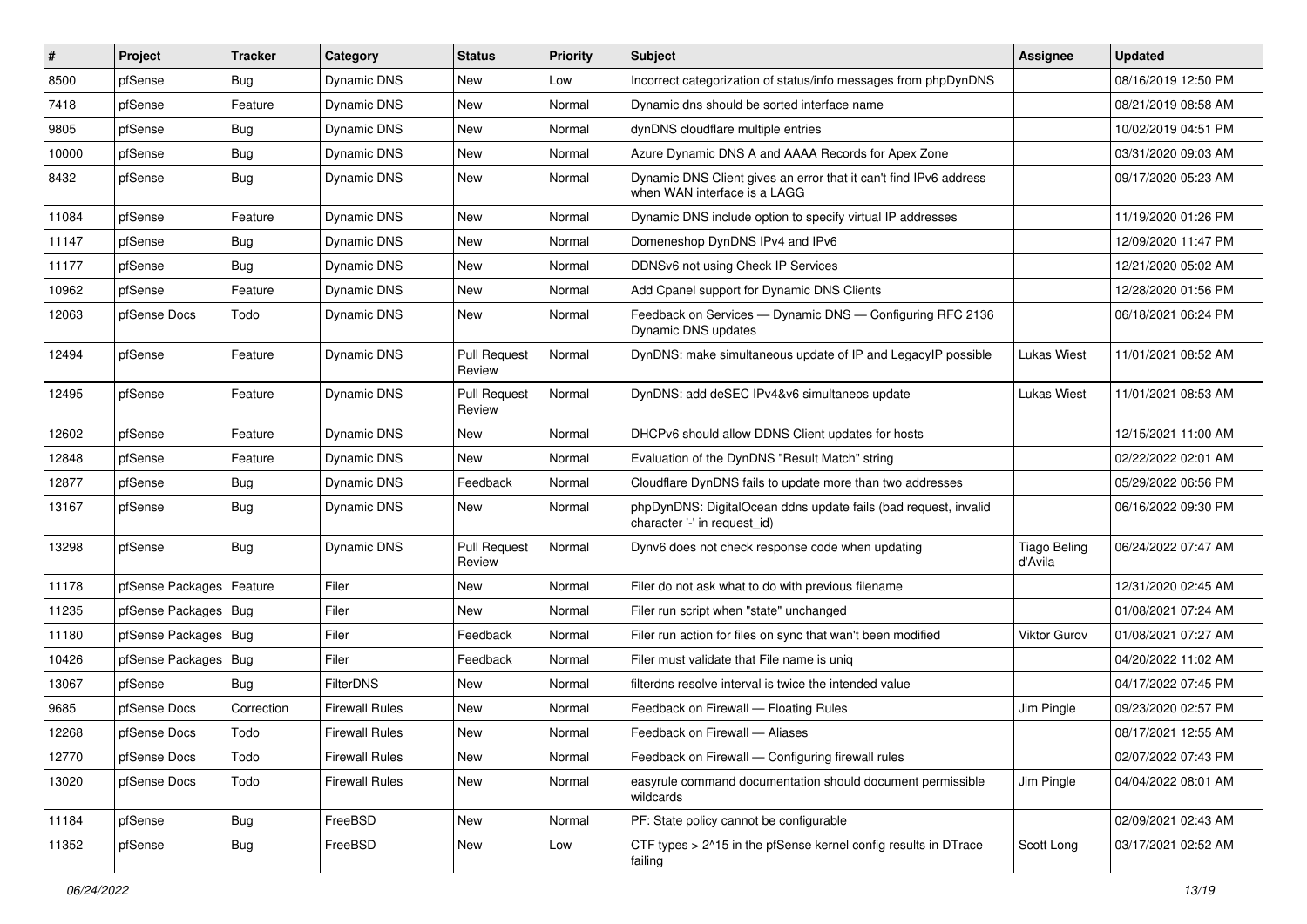| $\vert$ # | Project                    | <b>Tracker</b> | Category          | <b>Status</b> | <b>Priority</b> | Subject                                                                                                                                                                 | Assignee     | <b>Updated</b>      |
|-----------|----------------------------|----------------|-------------------|---------------|-----------------|-------------------------------------------------------------------------------------------------------------------------------------------------------------------------|--------------|---------------------|
| 12740     | pfSense                    | Bug            | FreeBSD           | Incomplete    | Normal          | panic: esp input cb: Unexpected address family                                                                                                                          |              | 01/27/2022 01:19 PM |
| 4506      | pfSense Packages           | Feature        | FreeRADIUS        | New           | Normal          | FreeRADIUS groups/hunt groups                                                                                                                                           |              | 03/10/2015 08:51 PM |
| 7403      | pfSense Packages   Bug     |                | FreeRADIUS        | New           | Normal          | Captive Portal + freeradius2 + MySQL problems with German<br>Umlaut                                                                                                     |              | 03/17/2017 09:12 AM |
| 7608      | pfSense Packages   Feature |                | FreeRADIUS        | <b>New</b>    | Very Low        | Captive Portal amount of traffic Account + Free Radius+Mysql                                                                                                            |              | 05/28/2017 09:08 AM |
| 8161      | pfSense Packages   Feature |                | FreeRADIUS        | New           | Very Low        | Add virtual server support to FreeRadius                                                                                                                                |              | 12/05/2017 01:57 PM |
| 8224      | pfSense Packages   Feature |                | FreeRADIUS        | New           | Normal          | Add "OU" field to FreeRADIUS page                                                                                                                                       |              | 02/21/2018 12:53 AM |
| 8836      | pfSense Packages   Feature |                | FreeRADIUS        | New           | Normal          | Define Idap group vlan assignment in users file                                                                                                                         |              | 08/26/2018 07:53 AM |
| 8769      | pfSense Packages   Feature |                | FreeRADIUS        | New           | Normal          | Allow FreeRADIUS users to change their own Passwords and Pins                                                                                                           |              | 10/11/2018 11:34 AM |
| 8589      | pfSense Packages   Bug     |                | FreeRADIUS        | New           | Normal          | FreeRadius 0.15.5_2 ignoring tunnelled-reply=no                                                                                                                         |              | 02/18/2019 03:40 PM |
| 8513      | pfSense Packages   Bug     |                | FreeRADIUS        | New           | High            | Freeradius 3.x Idap problem                                                                                                                                             |              | 02/18/2019 05:22 PM |
| 8251      | pfSense Packages   Bug     |                | FreeRADIUS        | Feedback      | Normal          | Captiveportal + FreeRadius "Last activity" resets to Session start                                                                                                      |              | 08/13/2019 11:10 AM |
| 8031      | pfSense Packages   Feature |                | FreeRADIUS        | <b>New</b>    | Normal          | FreeRADIUS copy entry function                                                                                                                                          |              | 08/16/2019 01:01 PM |
| 9704      | pfSense Packages   Feature |                | FreeRADIUS        | New           | Normal          | Enable filter username                                                                                                                                                  |              | 08/27/2019 12:07 PM |
| 10377     | pfSense Packages   Feature |                | <b>FreeRADIUS</b> | New           | Very Low        | Allow usage of TOTP (Google-Authenticator) without PIN                                                                                                                  |              | 03/30/2020 11:43 AM |
| 10695     | pfSense Packages   Bug     |                | <b>FreeRADIUS</b> | New           | Normal          | FreeRadius Accounting skipping MBs after reboot due to power<br>down                                                                                                    |              | 06/24/2020 04:49 AM |
| 11026     | pfSense Packages   Feature |                | FreeRADIUS        | <b>New</b>    | Low             | Feedback on Packages - FreeRADIUS package                                                                                                                               |              | 11/02/2020 07:21 AM |
| 11138     | pfSense Packages   Feature |                | FreeRADIUS        | New           | Normal          | new WebGUI checkboxes needed                                                                                                                                            |              | 12/07/2020 08:28 AM |
| 11331     | pfSense Packages   Bug     |                | FreeRADIUS        | Feedback      | Normal          | FreeRADIUS latest package upgrade broke Plain Mac<br>Authentication                                                                                                     | Viktor Gurov | 01/30/2021 10:08 AM |
| 11388     | pfSense Packages   Bug     |                | FreeRADIUS        | Feedback      | Normal          | Captive Portal authentication error with MySQL backend                                                                                                                  | Viktor Gurov | 02/10/2021 08:54 AM |
| 11802     | pfSense Packages   Bug     |                | FreeRADIUS        | New           | Normal          | FreeRADIUS sync                                                                                                                                                         |              | 05/10/2021 04:18 AM |
| 11534     | pfSense Packages           | Regression     | FreeRADIUS        | New           | High            | FreeRADIUS EAP anonymous connection forbidden out-of-tunnel                                                                                                             |              | 07/14/2021 02:32 AM |
| 11746     | pfSense Packages   Bug     |                | FreeRADIUS        | Feedback      | Normal          | Second LDAP server configuration misses the ipaNThash control<br>attribute                                                                                              | Viktor Gurov | 07/14/2021 01:44 PM |
| 11980     | pfSense Packages   Bug     |                | FreeRADIUS        | Feedback      | Normal          | EAP does not work with SQL backend                                                                                                                                      |              | 07/21/2021 07:24 AM |
| 12286     | pfSense Packages   Bug     |                | FreeRADIUS        | New           | Normal          | Add support for ntlm auth in LDAP                                                                                                                                       |              | 08/20/2021 08:27 AM |
| 12126     | pfSense Packages   Bug     |                | FreeRADIUS        | New           | Normal          | freeradius3 0.15.7_31                                                                                                                                                   |              | 10/11/2021 08:21 AM |
| 11054     | pfSense Packages   Bug     |                | FreeRADIUS        | Assigned      | Normal          | Check Client Certificate CN not working as described                                                                                                                    | Viktor Gurov | 12/14/2021 07:22 AM |
| 8516      | pfSense Packages   Bug     |                | FreeRADIUS        | New           | Normal          | FreeRADIUS requires settings re-saved after pfSense upgrade                                                                                                             | Jim Pingle   | 12/31/2021 05:58 PM |
| 12742     | pfSense Packages   Bug     |                | FreeRADIUS        | Feedback      | Normal          | freeRADIUS virtual-server-default: modules dailycounter,<br>monthlycounter, noresetcounter, expire_on_login in authorize<br>section prevent virtual server from loading |              | 03/01/2022 12:45 PM |
| 10297     | pfSense Packages   Feature |                | FreeRADIUS        | Assigned      | Normal          | IPv6 user attributes                                                                                                                                                    |              | 04/21/2022 12:39 PM |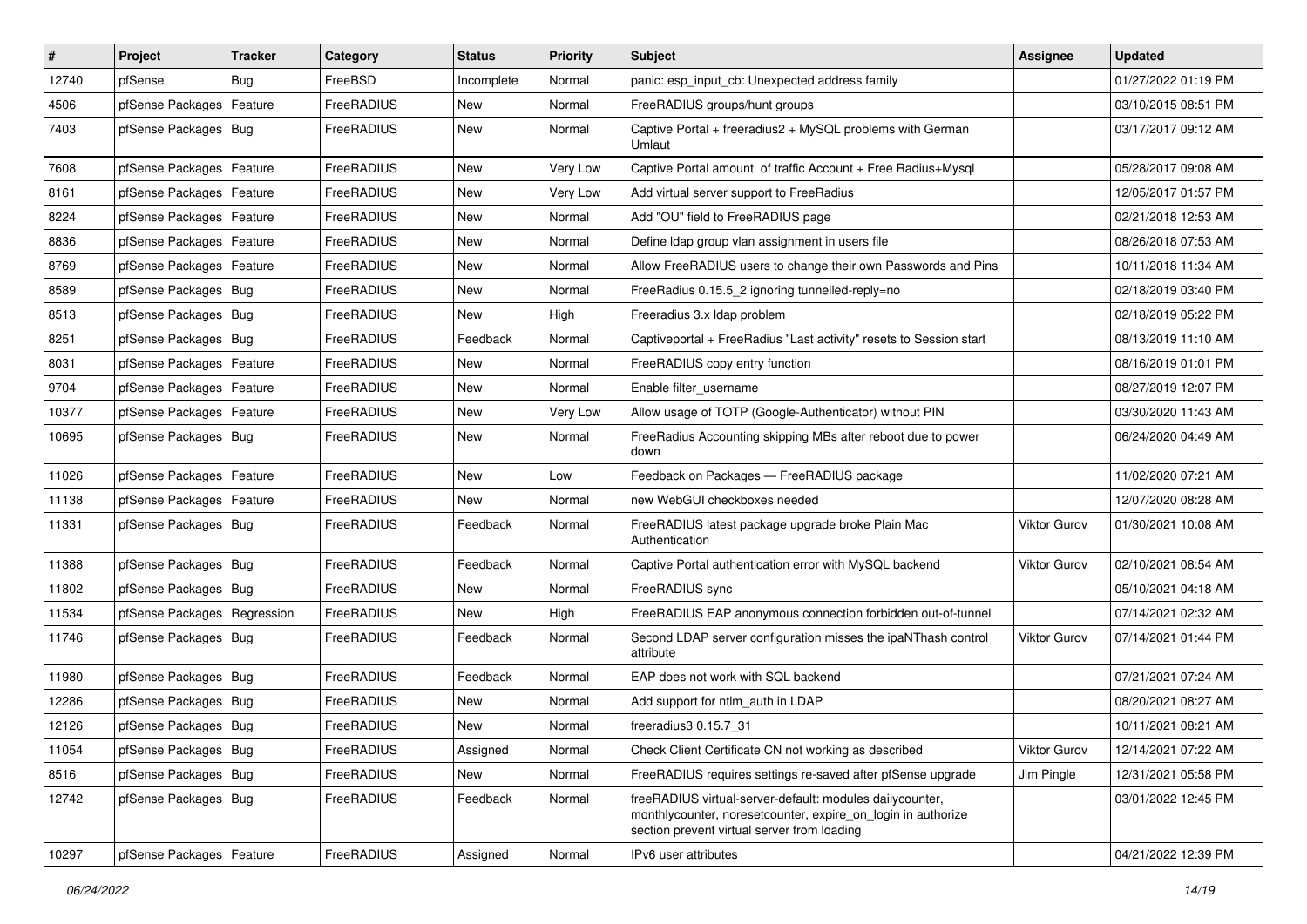| $\vert$ # | Project                    | <b>Tracker</b> | Category   | <b>Status</b>                 | Priority | <b>Subject</b>                                                                                                                                              | <b>Assignee</b>     | <b>Updated</b>      |
|-----------|----------------------------|----------------|------------|-------------------------------|----------|-------------------------------------------------------------------------------------------------------------------------------------------------------------|---------------------|---------------------|
| 8264      | pfSense Packages           | Bug            | FreeRADIUS | New                           | Normal   | Radiusd restart on WAN change results in freeradius not running<br>(and possible solution)                                                                  |                     | 04/21/2022 12:39 PM |
| 10908     | pfSense Packages           | Feature        | FreeRADIUS | Feedback                      | Normal   | FreeRADIUS server certificate not using full CA chain                                                                                                       | Viktor Gurov        | 04/22/2022 02:19 AM |
| 10871     | pfSense Packages   Feature |                | FreeRADIUS | Feedback                      | Normal   | Extra time period counters for SQL backend                                                                                                                  | <b>Viktor Gurov</b> | 04/22/2022 02:19 AM |
| 13284     | pfSense Packages   Feature |                | FreeRADIUS | <b>New</b>                    | Normal   | Option to define "Issuer" in OPT configuration.                                                                                                             | Jakob<br>Nordgarden | 06/19/2022 12:10 PM |
| 12982     | pfSense Packages   Bug     |                | FreeRADIUS | New                           | Normal   | FreeRadius RadReply table entries missing from pf                                                                                                           |                     | 06/19/2022 05:38 PM |
| 9141      | pfSense Packages           | Feature        | <b>FRR</b> | <b>New</b>                    | Very Low | FRR xmlrpc                                                                                                                                                  | Jim Pingle          | 11/26/2018 07:49 AM |
| 10294     | pfSense Packages   Bug     |                | <b>FRR</b> | New                           | Normal   | FRR Route Counts Incorrect on Status Page                                                                                                                   | Jim Pingle          | 02/26/2020 11:08 AM |
| 10358     | pfSense Packages           | Feature        | <b>FRR</b> | <b>New</b>                    | Very Low | <b>Stage FRR Configuration Changes</b>                                                                                                                      |                     | 03/19/2020 06:48 AM |
| 10503     | pfSense Packages   Bug     |                | <b>FRR</b> | New                           | Normal   | Flapping any GW in multi-WAN influences restating all IPsec tunnels<br>in FRR which leads to dropping all IPsec VTI static routes and<br>related BGP issues |                     | 05/08/2020 07:51 PM |
| 10653     | pfSense Packages           | Feature        | <b>FRR</b> | <b>New</b>                    | Normal   | Allow to download frr status                                                                                                                                | Jim Pingle          | 06/11/2020 01:21 AM |
| 9545      | pfSense Packages   Feature |                | <b>FRR</b> | New                           | Normal   | Enable MULTIPATH in FRR                                                                                                                                     | Jim Pingle          | 09/18/2020 12:52 PM |
| 10516     | pfSense Packages           | Bug            | <b>FRR</b> | <b>New</b>                    | Normal   | <b>FRR Access list</b>                                                                                                                                      |                     | 12/06/2020 11:02 PM |
| 11158     | pfSense Packages   Bug     |                | <b>FRR</b> | New                           | High     | <b>FRR Prefix Lists</b>                                                                                                                                     |                     | 12/30/2020 04:55 PM |
| 10935     | pfSense Packages   Bug     |                | <b>FRR</b> | <b>New</b>                    | Normal   | FRR 0.6.7-6 - BGPD service recycled IPv6 without Route Map                                                                                                  |                     | 12/30/2020 05:00 PM |
| 11206     | pfSense Packages   Feature |                | <b>FRR</b> | <b>Pull Request</b><br>Review | Normal   | <b>FRR 7.5</b>                                                                                                                                              | Jim Pingle          | 01/08/2021 12:47 PM |
| 10789     | pfSense Packages   Feature |                | <b>FRR</b> | Feedback                      | Normal   | FRR integrated configuration and hitless reloads                                                                                                            | Jim Pingle          | 01/20/2021 11:16 PM |
| 11301     | pfSense Packages           | Feature        | <b>FRR</b> | Feedback                      | Normal   | Switch FRR to use default rc file as a service control base                                                                                                 | Jim Pingle          | 01/28/2021 09:35 AM |
| 11345     | pfSense Packages   Bug     |                | <b>FRR</b> | Feedback                      | Normal   | FRR-OSPF - No "prefix-list" possible                                                                                                                        | Jim Pingle          | 02/04/2021 11:03 PM |
| 11404     | pfSense Packages   Bug     |                | <b>FRR</b> | Feedback                      | Normal   | Incorrect prefix/access lists migration on update                                                                                                           | Viktor Gurov        | 02/18/2021 09:49 AM |
| 11477     | pfSense Packages   Bug     |                | <b>FRR</b> | Feedback                      | Normal   | FRR does not recognize some BFD options                                                                                                                     | <b>Viktor Gurov</b> | 02/26/2021 10:52 PM |
| 11377     | pfSense Packages   Bug     |                | <b>FRR</b> | <b>Pull Request</b><br>Review | Normal   | FRR deinstall                                                                                                                                               |                     | 03/10/2021 08:21 AM |
| 11650     | pfSense Packages   Bug     |                | <b>FRR</b> | New                           | Very Low | FRR configuration broken on restore of manually edited FRR config<br>sections                                                                               |                     | 03/10/2021 08:50 AM |
| 11703     | pfSense Packages   Feature |                | <b>FRR</b> | <b>New</b>                    | Normal   | add Krill and Routinator support BGP RPKI                                                                                                                   |                     | 03/18/2021 07:47 PM |
| 11823     | pfSense Packages   Feature |                | <b>FRR</b> | New                           | Normal   | Route handling enhancements                                                                                                                                 |                     | 04/19/2021 06:23 PM |
| 11837     | pfSense Packages   Feature |                | <b>FRR</b> | New                           | Low      | Increase field length of FRR Networks in Access Lists and Prefix<br>Lists                                                                                   |                     | 04/22/2021 07:10 AM |
| 11835     | pfSense Packages   Bug     |                | <b>FRR</b> | New                           | Normal   | FRR OSPF redistributed connected routes disappearing                                                                                                        |                     | 04/22/2021 07:11 AM |
| 11841     | pfSense Packages   Bug     |                | <b>FRR</b> | New                           | Normal   | FRR access lists default bahavior changed to permit by default                                                                                              |                     | 04/22/2021 09:52 AM |
| 11936     | pfSense Packages   Bug     |                | <b>FRR</b> | Incomplete                    | High     | FRR does not connect BGP when using password                                                                                                                |                     | 05/19/2021 08:12 AM |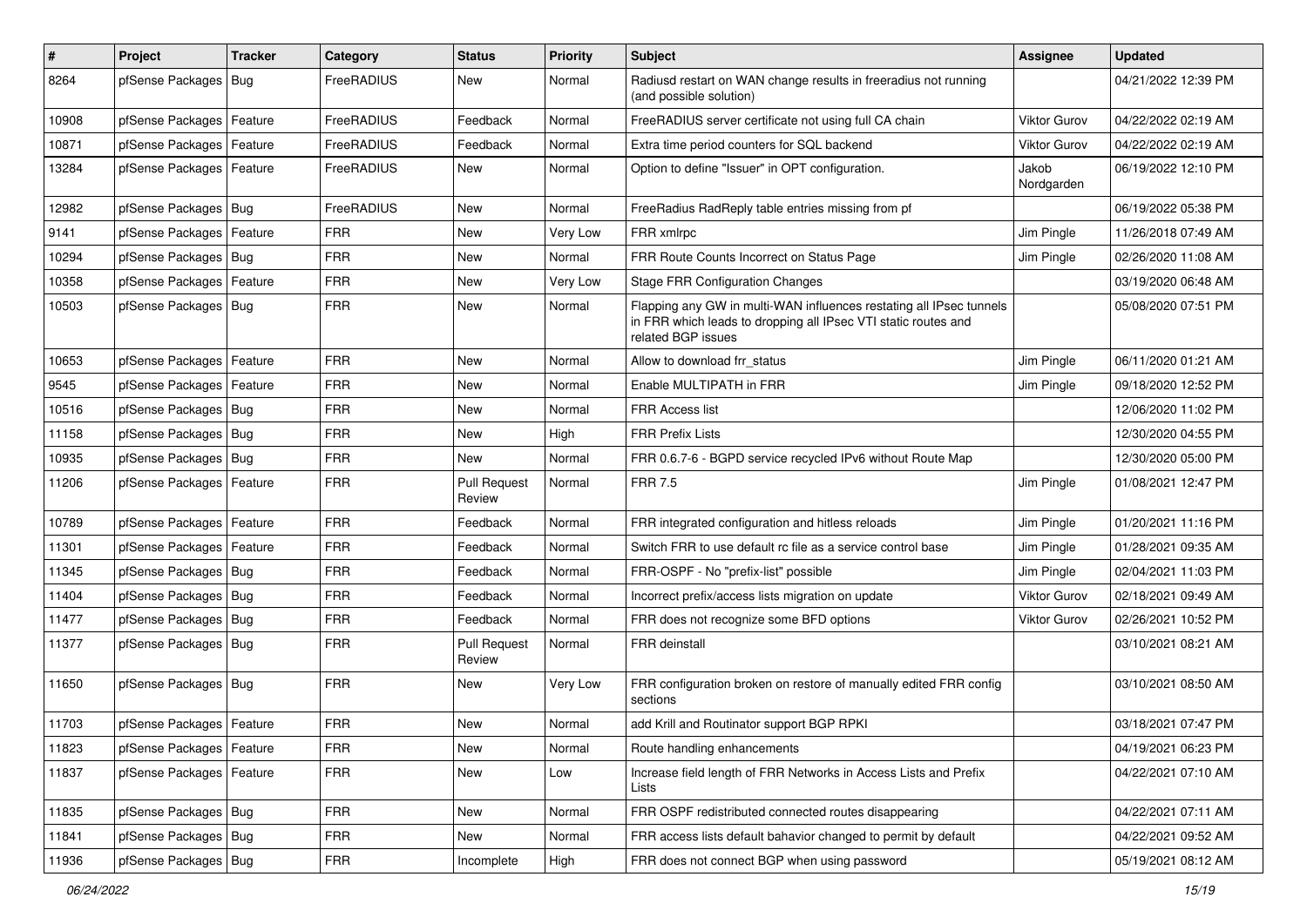| #     | Project                       | <b>Tracker</b> | Category                  | <b>Status</b>                 | Priority | <b>Subject</b>                                                                         | <b>Assignee</b>       | <b>Updated</b>      |
|-------|-------------------------------|----------------|---------------------------|-------------------------------|----------|----------------------------------------------------------------------------------------|-----------------------|---------------------|
| 11963 | pfSense Packages              | Feature        | <b>FRR</b>                | New                           | Normal   | Dynamically change OSPF interface costs on selected interfaces on<br><b>CARP</b> event |                       | 05/26/2021 04:13 AM |
| 12084 | pfSense Packages   Bug        |                | <b>FRR</b>                | <b>New</b>                    | Normal   | libfrr.so.0 error on SG-1100                                                           |                       | 06/26/2021 08:22 AM |
| 11681 | pfSense Packages   Bug        |                | <b>FRR</b>                | Feedback                      | Normal   | FRR generates invalid BFD configuration after removing interfaces                      | <b>Viktor Gurov</b>   | 07/14/2021 04:40 PM |
| 11847 | pfSense Packages   Bug        |                | <b>FRR</b>                | Feedback                      | Normal   | Filters not applied to PEER Groups                                                     | Viktor Gurov          | 07/30/2021 07:45 PM |
| 12167 | pfSense Packages   Bug        |                | <b>FRR</b>                | Feedback                      | Normal   | BGP TCP setkey not set if neighbor is in peer group                                    | <b>Viktor Gurov</b>   | 09/16/2021 09:38 AM |
| 11961 | pfSense Packages   Bug        |                | <b>FRR</b>                | Feedback                      | Normal   | FRR OSPF add unwanted area 0 authentication to router ospf                             | <b>Viktor Gurov</b>   | 09/16/2021 10:25 PM |
| 6651  | pfSense Packages              | Feature        | <b>FRR</b>                | Feedback                      | Normal   | Loopback interfaces                                                                    | Christian<br>McDonald | 12/25/2021 02:42 PM |
| 12653 | pfSense Packages   Regression |                | <b>FRR</b>                | Feedback                      | Normal   | RIP related startup error                                                              | <b>Viktor Gurov</b>   | 12/30/2021 08:37 AM |
| 11130 | pfSense Packages   Feature    |                | <b>FRR</b>                | Feedback                      | Normal   | FRR RIP support                                                                        | Jim Pingle            | 12/31/2021 04:19 PM |
| 12751 | pfSense Packages   Bug        |                | <b>FRR</b>                | New                           | Normal   | Improve FRR route restoration after gateway events                                     |                       | 02/06/2022 11:07 PM |
| 11836 | pfSense Packages              | Bug            | <b>FRR</b>                | Assigned                      | Normal   | FRR ACCEPTFILTER unstable                                                              | Viktor Gurov          | 02/14/2022 07:20 AM |
| 12889 | pfSense Packages              | Feature        | <b>FRR</b>                | New                           | Normal   | FRR GUI add set ipv6 next-hop global                                                   |                       | 03/02/2022 06:10 AM |
| 12965 | pfSense Packages   Bug        |                | <b>FRR</b>                | <b>Pull Request</b><br>Review | Normal   | FRR BFD peer configuration is handled incorrectly in some cases                        | <b>Viktor Gurov</b>   | 03/22/2022 08:04 AM |
| 12951 | pfSense Packages   Bug        |                | <b>FRR</b>                | Feedback                      | Normal   | FRR cannot remove IPv6 routes                                                          |                       | 03/22/2022 09:24 PM |
| 11693 | pfSense Packages              | Bug            | <b>FRR</b>                | Feedback                      | Normal   | IPv6 static routing fails                                                              | <b>Viktor Gurov</b>   | 04/26/2022 08:50 AM |
| 3859  | pfSense                       | Feature        | Gateway Monitoring        | New                           | Low      | Make it possible to set the source IP address for gateway monitoring                   |                       | 11/06/2016 10:12 PM |
| 7671  | pfSense                       | Feature        | Gateway Monitoring        | New                           | Normal   | Gateway Monitoring Via Custom Script or Telnet.                                        |                       | 09/18/2020 02:59 PM |
| 8192  | pfSense                       | <b>Bug</b>     | <b>Gateway Monitoring</b> | New                           | Low      | dpinger - Change in ISP link-local IPv6 address drops connectivity                     | Luiz Souza            | 11/05/2020 07:31 AM |
| 6333  | pfSense                       | Bug            | <b>Gateway Monitoring</b> | Confirmed                     | Normal   | Bootup starts/restarts dpinger multiple times                                          | Luiz Souza            | 11/16/2020 01:11 PM |
| 11960 | pfSense                       | <b>Bug</b>     | Gateway Monitoring        | Feedback                      | Normal   | Gateway Monitoring Traffic Goes Out Default Gateway                                    |                       | 12/20/2021 05:43 AM |
| 3132  | pfSense                       | <b>Bug</b>     | Gateway Monitoring        | In Progress                   | Normal   | Gateway events for IPv6 affect IPv4 services and vice versa                            | Viktor Gurov          | 05/10/2022 03:10 PM |
| 12811 | pfSense                       | <b>Bug</b>     | Gateway Monitoring        | New                           | Normal   | Services are not restarted when PPP interfaces connect                                 | Jim Pingle            | 05/31/2022 05:34 PM |
| 13076 | pfSense                       | Bug            | Gateway Monitoring        | New                           | Normal   | Marking a gateway as down does not affect IPsec entries using<br>gateway groups        |                       | 06/03/2022 10:32 AM |
| 13242 | pfSense                       | Feature        | Gateway Monitoring        | New                           | Normal   | Enhancements to static route creation/deletion for dpinger monitor<br>IPs              |                       | 06/03/2022 11:20 AM |
| 12920 | pfSense                       | <b>Bug</b>     | Gateway Monitoring        | <b>Pull Request</b><br>Review | Normal   | Gateway behavior differs when the gateway does not exist in<br>config.xml              | Viktor Gurov          | 06/12/2022 01:27 PM |
| 13295 | pfSense                       | <b>Bug</b>     | <b>Gateway Monitoring</b> | <b>Pull Request</b><br>Review | Normal   | Incorrect function parameters for "get_dpinger_status()" call in<br>`gwlb.inc``        |                       | 06/24/2022 07:25 AM |
| 9650  | pfSense                       | <b>Bug</b>     | Gateways                  | New                           | Normal   | IPv6 connection drops (ir-)regular on Kabelvodafone (German cable<br>ISP)              |                       | 07/27/2019 07:14 AM |
| 8743  | pfSense                       | Todo           | Gateways                  | New                           | Low      | Gateway Groups page should list gateways in tier order                                 |                       | 08/14/2019 12:16 PM |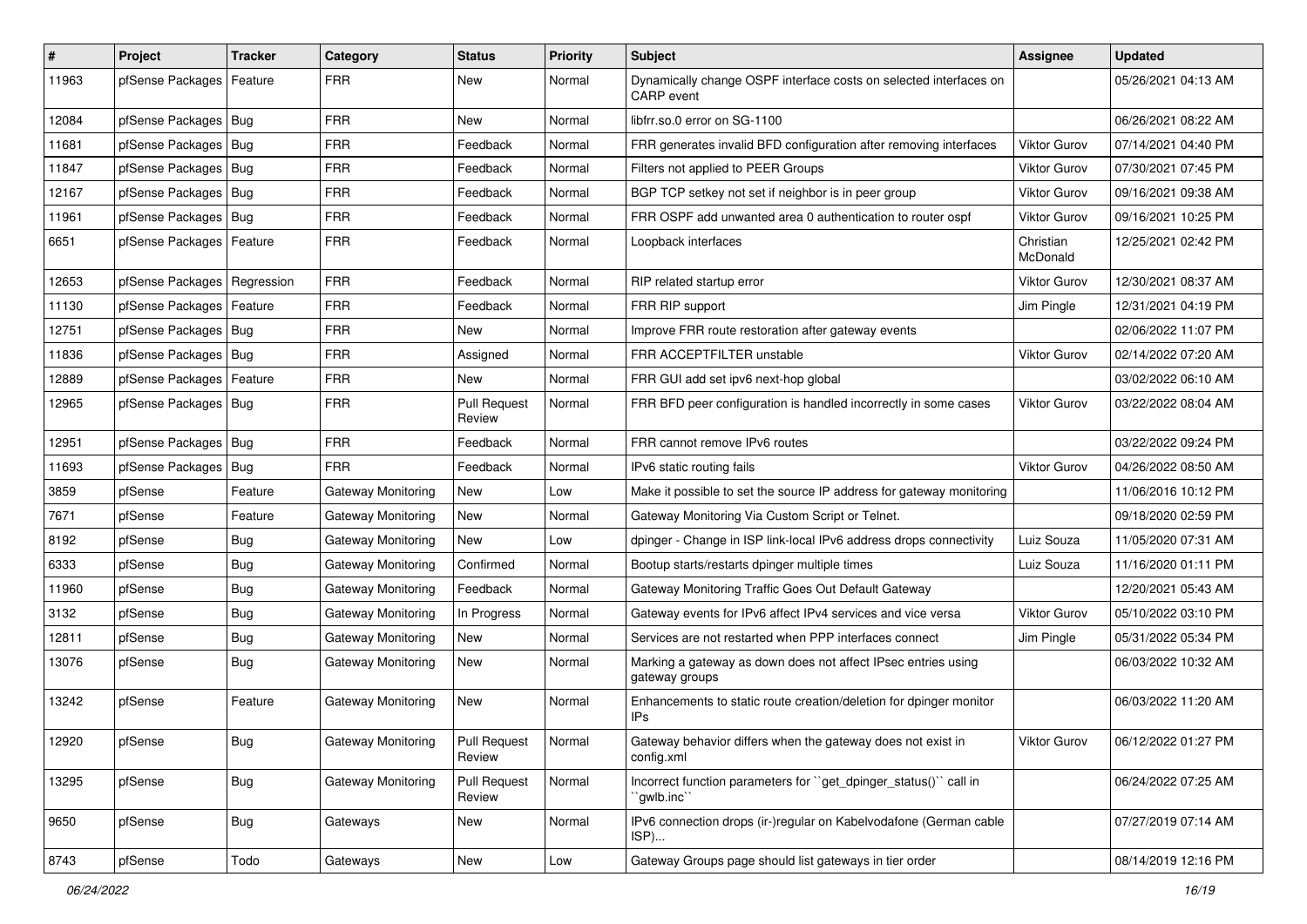| $\#$  | Project                    | <b>Tracker</b> | Category | <b>Status</b>                 | <b>Priority</b> | Subject                                                                                                                                        | <b>Assignee</b>     | <b>Updated</b>      |
|-------|----------------------------|----------------|----------|-------------------------------|-----------------|------------------------------------------------------------------------------------------------------------------------------------------------|---------------------|---------------------|
| 8846  | pfSense                    | <b>Bug</b>     | Gateways | <b>New</b>                    | Low             | Misleading gateway error message adding/editing static routes using<br>a disabled interface                                                    |                     | 08/21/2019 11:29 AM |
| 8343  | pfSense                    | Bug            | Gateways | <b>New</b>                    | Normal          | Gateway Routes (Default Routes) not removed in Kernel when<br>removed from GUI                                                                 |                     | 05/14/2020 01:22 AM |
| 10875 | pfSense                    | Bug            | Gateways | <b>New</b>                    | Normal          | PPP periodic reset does not fully restore gateway group round-robin<br>functionality                                                           | Luiz Souza          | 11/05/2020 07:44 AM |
| 11213 | pfSense                    | Feature        | Gateways | <b>New</b>                    | Low             | Option to mark gateway as down directly from Table                                                                                             |                     | 01/03/2021 07:09 AM |
| 12077 | pfSense                    | Feature        | Gateways | <b>New</b>                    | Normal          | Allow stick-connections per gateway group                                                                                                      |                     | 06/24/2021 08:45 AM |
| 12764 | pfSense                    | Bug            | Gateways | New                           | Normal          | VTI gateway status is pending after assigning the VTI interface                                                                                |                     | 02/07/2022 05:41 AM |
| 12857 | pfSense                    | <b>Bug</b>     | Gateways | <b>New</b>                    | Normal          | Firewall gateway goes away when making changes to Bridge0<br>device                                                                            |                     | 02/27/2022 11:20 AM |
| 12942 | pfSense                    | <b>Bug</b>     | Gateways | <b>New</b>                    | Normal          | Code to kill states for old gateway when reconnecting an interface is<br>incorrect                                                             | Jim Pingle          | 03/22/2022 01:25 PM |
| 12632 | pfSense                    | <b>Bug</b>     | Gateways | New                           | High            | Assigning a /30 WAN IP address at the console does not save the<br>gateway correctly                                                           |                     | 05/17/2022 02:28 PM |
| 13294 | pfSense                    | Feature        | Gateways | <b>New</b>                    | Low             | Change gateway name                                                                                                                            |                     | 06/22/2022 06:07 PM |
| 11570 | pfSense                    | Regression     | Gateways | <b>Pull Request</b><br>Review | Normal          | Gateway monitoring services is not always restarted on interface<br>events, which may prevent a WAN from recovering back to an online<br>state | <b>Viktor Gurov</b> | 06/22/2022 09:04 PM |
| 10821 | pfSense Docs               | Correction     | General  | New                           | Normal          | Use neutral language alternatives                                                                                                              | Jim Pingle          | 09/23/2020 10:43 AM |
| 12214 | pfSense Docs               | Todo           | General  | <b>New</b>                    | Low             | Connect to WebGui.                                                                                                                             |                     | 08/05/2021 04:39 AM |
| 9370  | pfSense Docs               | Correction     | General  | In Progress                   | Normal          | Update old screenshots                                                                                                                         | Jim Pingle          | 12/03/2021 09:55 AM |
| 12570 | pfSense Docs               | Correction     | General  | New                           | Normal          | Active appliance list missing 6100                                                                                                             |                     | 12/06/2021 11:41 AM |
| 12804 | pfSense Docs               | New Content    | General  | New                           | Very Low        | Create Slack documentation                                                                                                                     |                     | 02/15/2022 04:59 PM |
| 12805 | pfSense Docs               | New Content    | General  | New                           | Very Low        | Add documentation about what triggers a notfication                                                                                            |                     | 02/15/2022 05:10 PM |
| 8121  | pfSense Packages           | Feature        | haproxy  | New                           | Normal          | haproxy, allow to generate backends even they don't seem to be<br>used                                                                         |                     | 11/23/2017 04:04 AM |
| 8213  | pfSense Packages   Bug     |                | haproxy  | <b>New</b>                    | Normal          | acl src file not populated from alias                                                                                                          |                     | 12/21/2017 02:02 PM |
| 7462  | pfSense Packages   Bug     |                | haproxy  | <b>New</b>                    | Normal          | HAproxy not rebinding properly after WAN DHCP IP change                                                                                        |                     | 01/11/2018 09:15 AM |
| 8438  | pfSense Packages   Bug     |                | haproxy  | New                           | High            | haproxy: can't use ACL for cert with http-response actions                                                                                     |                     | 05/24/2018 01:12 PM |
| 8902  | pfSense Packages   Bug     |                | haproxy  | New                           | Normal          | HAproxy package not use custom DNS for lookup on apply new<br>config                                                                           |                     | 09/16/2018 08:16 AM |
| 8869  | pfSense Packages   Feature |                | haproxy  | <b>New</b>                    | Normal          | HAproxy should use RFC 7919 DH parameter files                                                                                                 |                     | 10/17/2018 10:46 AM |
| 9077  | pfSense Packages   Feature |                | haproxy  | New                           | Normal          | haproxy UI: Add seperator lines                                                                                                                |                     | 10/29/2018 06:06 AM |
| 9247  | pfSense Packages   Bug     |                | haproxy  | New                           | Low             | HAProxy multiple server selection on stats pages doesn't work                                                                                  |                     | 01/02/2019 04:44 PM |
| 9261  | pfSense Packages   Bug     |                | haproxy  | New                           | Normal          | haproxy GUI failure                                                                                                                            |                     | 01/08/2019 12:41 PM |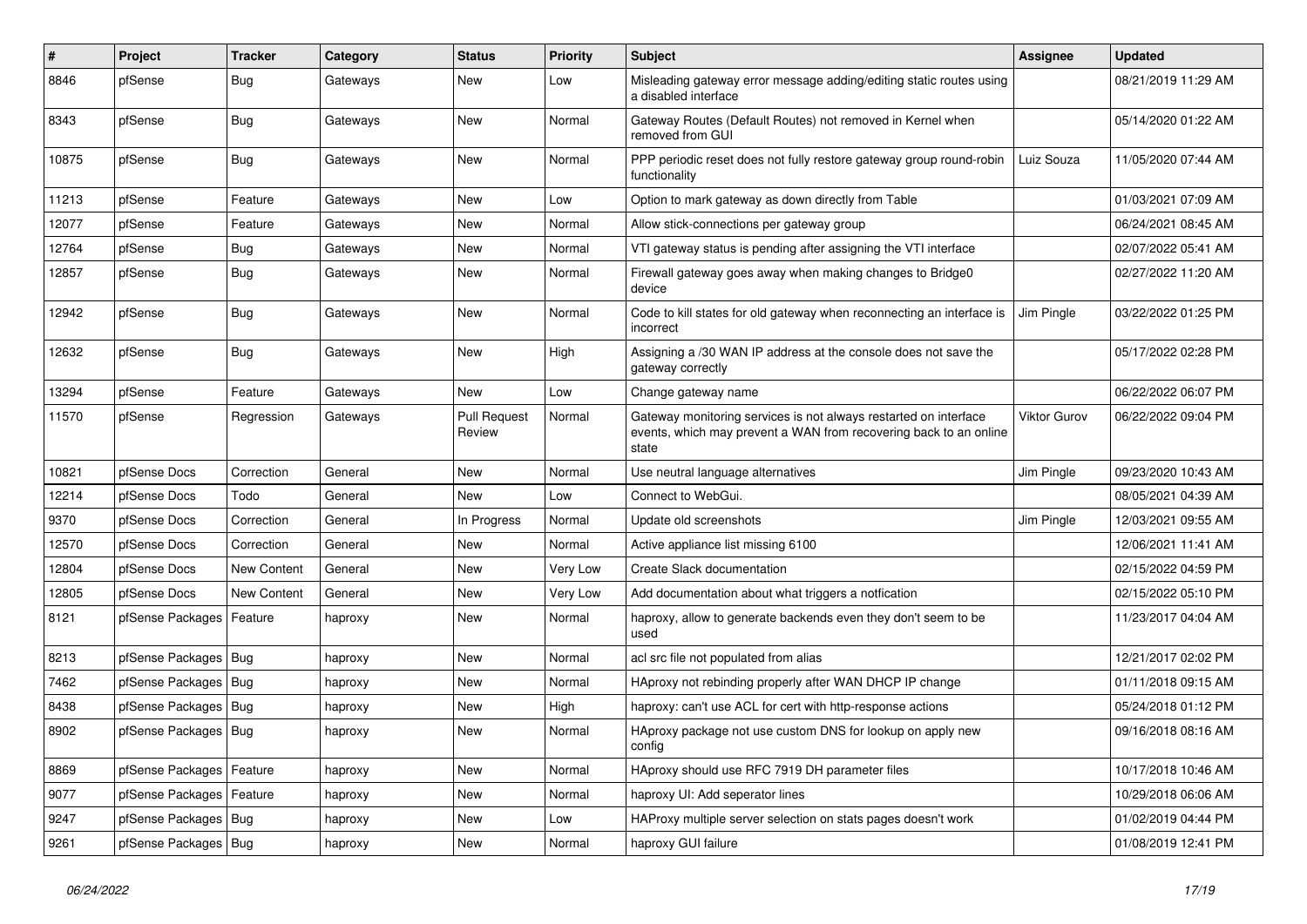| $\vert$ # | Project                    | <b>Tracker</b> | Category | <b>Status</b> | <b>Priority</b> | <b>Subject</b>                                                                                      | <b>Assignee</b>     | <b>Updated</b>      |
|-----------|----------------------------|----------------|----------|---------------|-----------------|-----------------------------------------------------------------------------------------------------|---------------------|---------------------|
| 8232      | pfSense Packages           | Feature        | haproxy  | New           | Normal          | different ssl options based on the sni name                                                         |                     | 01/30/2019 10:36 AM |
| 9335      | pfSense Packages   Bug     |                | haproxy  | Feedback      | Normal          | Stored XSS in HAProxy / haproxy_listeners_edit.php                                                  | Jim Pingle          | 02/18/2019 09:35 AM |
| 6861      | pfSense Packages   Bug     |                | haproxy  | New           | Normal          | Ha-Proxy duplicated backend used in place of original backend                                       |                     | 02/18/2019 05:30 PM |
| 6784      | pfSense Packages   Bug     |                | haproxy  | New           | Normal          | HAProxy version .48 will not use URL Table Alias for front end<br>listener                          |                     | 02/18/2019 05:32 PM |
| 9599      | pfSense Packages   Feature |                | haproxy  | New           | Normal          | Support for "peers" in HAproxy                                                                      |                     | 06/25/2019 01:47 AM |
| 8982      | pfSense Packages   Feature |                | haproxy  | New           | Normal          | HAproxy ACL support for map in configuration UI                                                     |                     | 06/25/2019 01:49 AM |
| 9648      | pfSense Packages   Feature |                | haproxy  | New           | Very Low        | Multiple node Sync HAProxy configuration to backup CARP<br>members via XMLRPC.                      |                     | 07/25/2019 10:04 AM |
| 7686      | pfSense Packages   Feature |                | haproxy  | New           | Normal          | Add option in HAProxy to configure SSL defaults based on the<br>Mozilla SSL Configuration Generator |                     | 08/16/2019 01:09 PM |
| 11000     | pfSense Packages   Bug     |                | haproxy  | New           | Very Low        | haproxy deprecated trick suggested                                                                  |                     | 12/23/2020 02:55 PM |
| 11491     | pfSense Packages   Bug     |                | haproxy  | Feedback      | Normal          | haproxy-devel v0.62 2 - startup error 'httpchk'                                                     | <b>Viktor Gurov</b> | 06/22/2021 08:46 AM |
| 11937     | pfSense Packages   Bug     |                | haproxy  | Feedback      | Normal          | HAproxy "Use Client-IP" option breaks Captive Portal                                                | <b>Viktor Gurov</b> | 06/22/2021 08:48 AM |
| 11756     | pfSense Packages   Bug     |                | haproxy  | Feedback      | Normal          | HaProxy does not transfer backend states during reload                                              | <b>Viktor Gurov</b> | 07/14/2021 01:21 PM |
| 11135     | pfSense Packages   Bug     |                | haproxy  | Feedback      | High            | HAproxy OCSP reponse crontab bug                                                                    | Viktor Gurov        | 09/10/2021 11:51 AM |
| 10739     | pfSense Packages   Feature |                | haproxy  | Feedback      | Normal          | Update HAproxy-devel package to 2.2 and HAproxy to 2.0                                              | <b>Viktor Gurov</b> | 10/03/2021 03:53 PM |
| 12427     | pfSense Packages           | Todo           | haproxy  | New           | Normal          | ha-proxy: action order in the GUI is not keeped in the resulting<br>ha-proxy configuration          |                     | 10/06/2021 07:02 AM |
| 12465     | pfSense Packages   Feature |                | haproxy  | <b>New</b>    | Normal          | Add forwardfor advanced usecases                                                                    |                     | 10/16/2021 07:35 PM |
| 9500      | pfSense Packages   Bug     |                | haproxy  | <b>New</b>    | Normal          | HAproxy does not delete non-applicable action config                                                |                     | 01/18/2022 06:28 AM |
| 11036     | pfSense Packages   Bug     |                | haproxy  | <b>New</b>    | Normal          | <b>HAproxy ACL</b>                                                                                  |                     | 02/11/2022 11:27 AM |
| 13022     | pfSense Packages   Bug     |                | haproxy  | Feedback      | Normal          | HAProxy - Sub Frontends ignore Client verification CA certificates                                  |                     | 04/06/2022 12:55 PM |
| 7039      | pfSense Packages   Bug     |                | haproxy  | Feedback      | Normal          | HAProxy backend configuration does not handle intermediate CAs<br>properly                          |                     | 04/21/2022 12:40 PM |
| 10936     | pfSense Packages   Bug     |                | haproxy  | Feedback      | Normal          | both haproxy/haproxy-devel non-existent option lb-agent-chk                                         |                     | 04/21/2022 12:40 PM |
| 10779     | pfSense Packages   Feature |                | haproxy  | Feedback      | Normal          | HAProxy SSL/TLS Compatibility Mode                                                                  | Viktor Gurov        | 04/22/2022 02:20 AM |
| 13098     | pfSense Packages   Bug     |                | haproxy  | Feedback      | Low             | HAProxy Virtual IP broken link under Frontend setup                                                 |                     | 04/27/2022 08:35 AM |
| 12354     | pfSense Packages           | Todo           | haproxy  | Feedback      | High            | Update haproxy-devel to mitigate CVE-2021-40346                                                     | Viktor Gurov        | 05/12/2022 08:50 AM |
| 12237     | pfSense Docs               | Todo           | Hardware | New           | Normal          | Feedback on Hardware — Hardware Tuning and Troubleshooting                                          |                     | 08/10/2021 03:13 AM |
| 12461     | pfSense Docs               | Todo           | Hardware | New           | Normal          | Improve macOS Serial Command Instructions                                                           |                     | 10/15/2021 03:47 PM |
| 12659     | pfSense Docs               | Todo           | Hardware | New           | Normal          | Feedback on Hardware - Hardware Tuning and Troubleshooting -<br>Flow Control for ix                 |                     | 01/16/2022 10:22 AM |
| 12861     | pfSense Docs               | Correction     | Hardware | New           | Normal          | pfSense hardware tuning guide references obsolete interface loader<br>variable & buffer limits      |                     | 02/23/2022 05:31 PM |